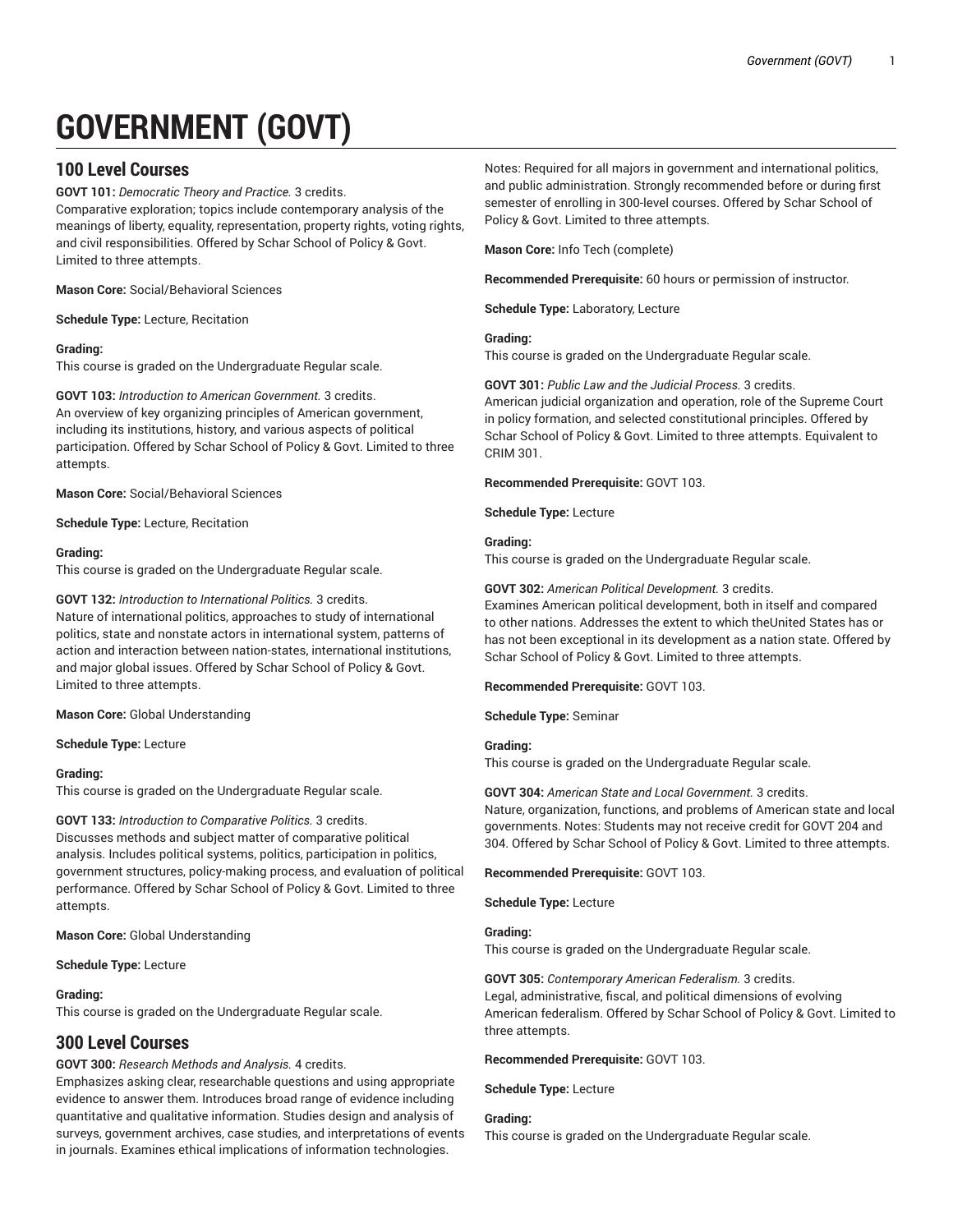## **GOVT 307:** *Legislative Behavior.* 3 credits.

Organization, processes, functions, and roles of legislature and U.S. Congress members. Topics include state legislatures and cross-national comparisons as time and resources permit. Offered by Schar School of Policy & Govt. Limited to three attempts.

#### **Recommended Prerequisite:** GOVT 103.

**Schedule Type:** Lecture

#### **Grading:**

This course is graded on the Undergraduate Regular scale.

#### **GOVT 308:** *The American Presidency.* 3 credits.

Survey of modern presidency, including constitutional origins of office, growth and influence of White House staff, Cabinet, presidential appointees and control of executive branch, relations with Congress, and domestic and national security policy making. Offered by Schar School of Policy & Govt. Limited to three attempts.

#### **Recommended Prerequisite:** GOVT 103.

**Schedule Type:** Lecture

#### **Grading:**

This course is graded on the Undergraduate Regular scale.

**GOVT 309:** *Government and Politics of Metropolitan Areas.* 3 credits. Government, politics, and problems of metropolitan centers and surrounding areas. Offered by Schar School of Policy & Govt. Limited to three attempts.

## **Recommended Prerequisite:** GOVT 103.

**Schedule Type:** Lecture

#### **Grading:**

This course is graded on the Undergraduate Regular scale.

#### **GOVT 311:** *Public Opinion and Electoral Behavior.* 3 credits.

Studies actions of voters, candidates, and political parties in relation to the expression of relevant public opinion in a democratic system. Offered by Schar School of Policy & Govt. Limited to three attempts.

#### **Recommended Prerequisite:** GOVT 103 and 300.

**Schedule Type:** Lecture

#### **Grading:**

This course is graded on the Undergraduate Regular scale.

## **GOVT 312:** *Political Parties and Campaigns.* 3 credits.

Characteristics and functions of political parties, influence of parties and other political forces on electoral decisions, and emphasis on parties' inability or ability to hold government accountable to citizens. Offered by Schar School of Policy & Govt. Limited to three attempts.

#### **Recommended Prerequisite:** GOVT 103.

#### **Schedule Type:** Lecture

#### **Grading:**

This course is graded on the Undergraduate Regular scale.

## **GOVT 313:** *Political Psychology.* 3 credits.

Examines political topics through a psychological lens. Review of theoretical approaches, methods and themes. Political psychology has

been used to explore the motivation of presidents, why some groups will seek to kill off other groups through acts of genocide, how the authoritarian state can emerge, and what goes through your mind as you go to cast your ballot on Election Day. Offered by Schar School of Policy & Govt. Limited to three attempts.

#### **Schedule Type:** Seminar

#### **Grading:**

This course is graded on the Undergraduate Regular scale.

**GOVT 318:** *Interest Groups, Lobbying, and the Political Process.* 3 credits. Role, internal operations, strategies, and activities of interest groups. Evaluates ability of these groups to enable citizens to influence or control government and enhance democratic process. Considers conditions under which social movements become, or fail to become, effective interest groups. Offered by Schar School of Policy & Govt. Limited to three attempts.

#### **Recommended Prerequisite:** GOVT 103.

**Schedule Type:** Lecture

## **Grading:**

This course is graded on the Undergraduate Regular scale.

**GOVT 319:** *Issues in Government and Politics.* 1-3 credits. Studies special issues relevant to government and politics. Topics announced in advance. Examples include politics and the arts, ethnic conflict and the political system, gender politics, and changing dynamics in political institutions. Notes: May be repeated when topic is different with permission of department. Offered by Schar School of Policy & Govt. May be repeated within the term for a maximum 9 credits.

## **Recommended Prerequisite:** GOVT 103.

**Schedule Type:** Lecture

## **Grading:**

This course is graded on the Undergraduate Regular scale.

## **GOVT 322:** *International Relations Theory.* 3 credits.

Advanced inquiry into international relations. Studies theories, concepts of international relations, and major forces and issues in international politics. Offered by Schar School of Policy & Govt. Limited to three attempts.

**Recommended Prerequisite:** GOVT 132 or 133.

**Schedule Type:** Lecture

## **Grading:**

This course is graded on the Undergraduate Regular scale.

#### **GOVT 323:** *Classical Western Political Theory.* 3 credits.

Lectures, discussions of developments in Western tradition of political thought from time of Greek city-state to late medieval Christendom. Topics include nature and purpose of politics, relationship between individual and state, political significance of religion and tradition, and concept of natural law. Offered by Schar School of Policy & Govt. Limited to three attempts. Equivalent to PHIL 323.

## **Recommended Prerequisite:** GOVT 101, or three credits of Philosophy.

**Schedule Type:** Lecture

**Grading:**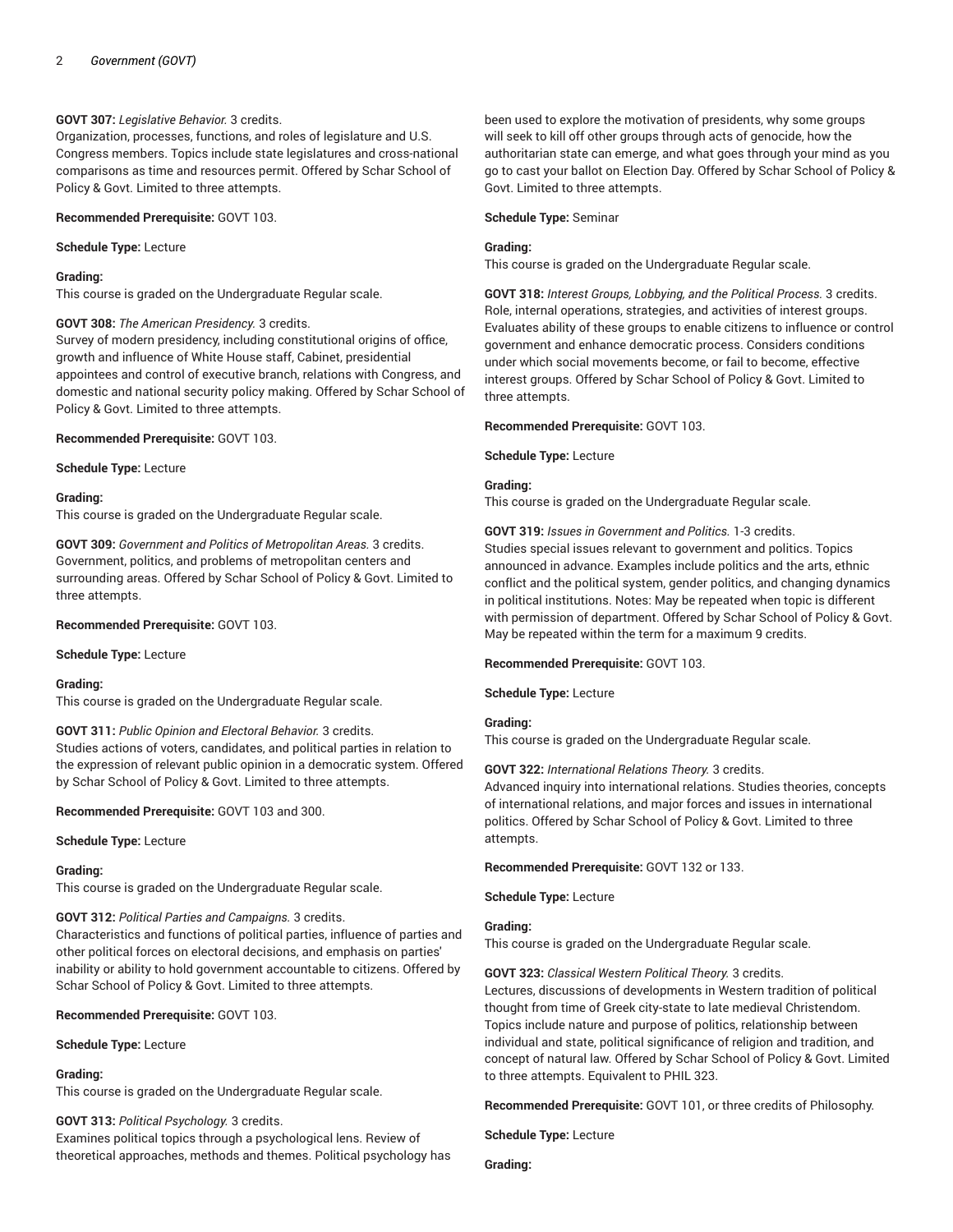This course is graded on the Undergraduate Regular scale.

**GOVT 324:** *Modern Western Political Theory.* 3 credits.

Lectures, discussions of developments in Western tradition of political thought from Renaissance to mid-19th century. Topics include rise of individualism in political theory, early developments in social contact theory, theories of radical popular sovereignty, and early criticisms of liberal theory. Offered by Schar School of Policy & Govt. Limited to three attempts. Equivalent to PHIL 324.

**Recommended Prerequisite:** GOVT 101, or three credits of Philosophy.

**Schedule Type:** Lecture

#### **Grading:**

This course is graded on the Undergraduate Regular scale.

**GOVT 327:** *Contemporary Western Political Theory.* 3 credits. Lectures, discussions of developments in Western tradition of political thought from mid-19th century to today. Different sections focus on various political theories that have been influential during this period, such as liberal, libertarian, conservative, communitarian, Marxist, feminist, and postmodern thought. Notes: May be repeated when topic is different. Offered by Schar School of Policy & Govt. May be repeated within the term for a maximum 12 credits. Equivalent to PHIL 327.

**Recommended Prerequisite:** GOVT 101 or three credits of Philosophy.

**Schedule Type:** Lecture

#### **Grading:**

This course is graded on the Undergraduate Regular scale.

## **GOVT 328:** *Global Political Theory.* 3 credits.

Theory and history of political community, governance, and development as understood around the world, including China, Japan, India, Africa, Latin America, and the Islamic world; relations of power in modern conceptions of the political; comparative visions of world order in the context of emerging global powers. Offered by Schar School of Policy & Govt. Limited to three attempts.

**Specialized Designation:** Non-Western Culture

**Recommended Prerequisite:** GOVT 101 or 133.

#### **Schedule Type:** Lecture

#### **Grading:**

This course is graded on the Undergraduate Regular scale.

**GOVT 329:** *Issues in Political Theories and Values.* 1-3 credits. Studies special issues relevant to theoretical and value aspects of government and politics. Topics announced in advance. Examples include ethics and politics, ethics and environmental policy, changing perspectives on civil rights and liberties, religion and politics, and changing views of public space. Notes: May be repeated when topic is different with permission of department. Offered by Schar School of Policy & Govt. May be repeated within the term for a maximum 9 credits.

**Recommended Prerequisite:** GOVT 103.

**Schedule Type:** Lecture

#### **Grading:**

This course is graded on the Undergraduate Regular scale.

**GOVT 331:** *Government and Politics of Latin America.* 3 credits.

Contemporary political systems of Latin America, with emphasis on institutions, political processes, and political behavior. Presents case studies of several key Latin American politics; discusses problems of political development. Offered by Schar School of Policy & Govt. Limited to three attempts.

#### **Recommended Prerequisite:** GOVT 132, 133.

**Schedule Type:** Lecture

#### **Grading:**

This course is graded on the Undergraduate Regular scale.

## **GOVT 332:** *Government and Politics of the Middle East and North Africa.* 3 credits.

Societies of Middle East and North Africa and their response to impact of internal sociocultural-political determinants and external forces. Focuses on contemporary politics, ideologies, popular manifestations, institutions, and operations. Offered by Schar School of Policy & Govt. Limited to three attempts.

**Specialized Designation:** Non-Western Culture

**Recommended Prerequisite:** GOVT 132, 133.

**Schedule Type:** Lecture

#### **Grading:**

This course is graded on the Undergraduate Regular scale.

## **GOVT 333:** *Government and Politics of Asia.* 3 credits.

Government structures and political processes of Asian countries. Examines patterns of conflict and cooperation, and issues of economic development and political reform in rapidly changing world. Offered by Schar School of Policy & Govt. Limited to three attempts.

**Specialized Designation:** Non-Western Culture

**Recommended Prerequisite:** GOVT 132, 133.

**Schedule Type:** Lecture

#### **Grading:**

This course is graded on the Undergraduate Regular scale.

#### **GOVT 334:** *Government and Politics of Europe.* 3 credits.

Examines governance and political systems in Europe at the national and supranational levels, with emphasis on actors, institutions, processes, and behavior. Explores key policies in a variety of fields, such as social policy, migration, and economic and monetary union. Offered by Schar School of Policy & Govt. Limited to three attempts.

## **Recommended Prerequisite:** GOVT 132, 133.

#### **Schedule Type:** Lecture

## **Grading:**

This course is graded on the Undergraduate Regular scale.

**GOVT 337:** *Ethnic Politics in Western Europe and North America.* 3 credits. Studies resurgence of ethnic nationalism in industrial democracies of Western Europe and North America, and the comparative analysis of policy issues related to ethnonationalism. Case studies drawn from the industrial democracies. Offered by Schar School of Policy & Govt. Limited to three attempts.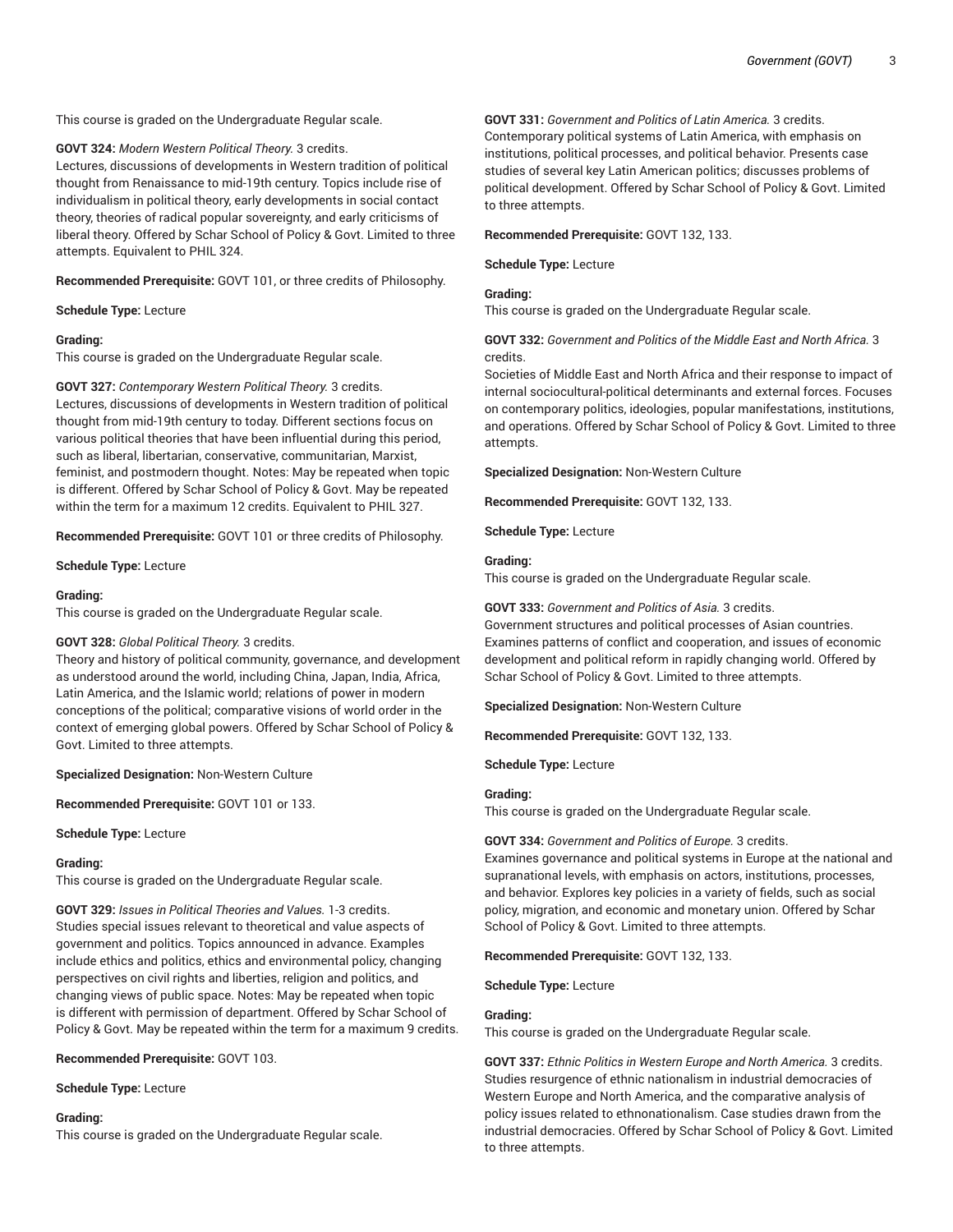**Recommended Prerequisite:** GOVT 132, 133.

**Schedule Type:** Lecture

#### **Grading:**

This course is graded on the Undergraduate Regular scale.

#### **GOVT 338:** *Government and Politics of Russia.* 3 credits.

Examines continuity and change in Russia's Soviet era and post-Soviet era politics and international relations. Offered by Schar School of Policy & Govt. Limited to three attempts.

**Specialized Designation:** Non-Western Culture

**Recommended Prerequisite:** GOVT 132, 133.

**Schedule Type:** Lecture

## **Grading:**

This course is graded on the Undergraduate Regular scale.

**GOVT 339:** *Issues in the Politics of Advanced Industrial Societies.* 1-3 credits.

Studies selected current political issues in industrial democracies of Western Europe and North America. Specific topics chosen each semester to reflect contemporary political concerns in these countries, but political process in advanced industrial countries is organizing principle throughout the course. Notes: May be repeated when topic is different. Offered by Schar School of Policy & Govt. May be repeated within the term for a maximum 9 credits.

**Recommended Prerequisite:** GOVT 103 or 133 or permission of instructor.

**Schedule Type:** Lecture

## **Grading:**

This course is graded on the Undergraduate Regular scale.

#### **GOVT 340:** *Central Asian Politics.* 3 credits.

Comparative examination of political change in Central Asia with attention to national identity formation, political economy, political conflict, political Islam, and democratization. Offered by Schar School of Policy & Govt. Limited to three attempts.

**Specialized Designation:** Non-Western Culture

**Schedule Type:** Lecture

## **Grading:**

This course is graded on the Undergraduate Regular scale.

## **GOVT 341:** *Chinese Foreign Policy.* 3 credits.

Discusses theories and practices of Chinese foreign policy decision making, which are then used to understand China's relations with United States, Japan, Russia, Europe, and its Asian neighbors, and China's policy in issues such as human rights, environmental protection, and nuclear nonproliferation. Offered by Schar School of Policy & Govt. Limited to three attempts.

**Specialized Designation:** Non-Western Culture

**Recommended Prerequisite:** GOVT 132, 133.

**Schedule Type:** Lecture

**Grading:**

This course is graded on the Undergraduate Regular scale.

#### **GOVT 342:** *Diplomacy.* 3 credits.

Origins of organized diplomacy: tasks, procedures, instruments, and problems of diplomacy. Emphasizes current, future roles of diplomacy. Offered by Schar School of Policy & Govt. Limited to three attempts.

**Recommended Prerequisite:** GOVT 132, 133.

**Schedule Type:** Lecture

#### **Grading:**

This course is graded on the Undergraduate Regular scale.

## **GOVT 343:** *International Political Economy.* 3 credits.

Introduces international political economy. Examines interplay of economics and politics, and applies these to different issues. Focuses on issues of contemporary significance, with attention to historical issues and basic political and economic concepts. Offered by Schar School of Policy & Govt. Limited to three attempts.

**Recommended Prerequisite:** GOVT 132, 133; or permission of instructor.

#### **Schedule Type:** Lecture

#### **Grading:**

This course is graded on the Undergraduate Regular scale.

**GOVT 344:** *American Foreign Policy.* 3 credits.

Central issues surrounding the conduct of America's foreign relations, with special emphasis on structural and constitutional questions, national policy objectives abroad, and conduct of foreign policy in a democracy. Offered by Schar School of Policy & Govt. Limited to three attempts.

**Recommended Prerequisite:** GOVT 132, 133.

**Schedule Type:** Lecture

## **Grading:**

This course is graded on the Undergraduate Regular scale.

## **GOVT 345:** *Islam and Politics.* 3 credits.

Covers politics of religion in Muslim societies; history, ideology, and practices of key individuals, movements, and institutions; case studies of political Islam in the Middle East, Asia, Africa, and the West; plurality and diversity of political expression in Muslim world; nature of democracy in Islam; and Islamic state. Offered by Schar School of Policy & Govt. Limited to three attempts.

#### **Specialized Designation:** Non-Western Culture

**Schedule Type:** Lecture

## **Grading:**

This course is graded on the Undergraduate Regular scale.

## **GOVT 346:** *American Security Policy.* 3 credits.

Approaches U.S. National security policy from perspective of organization and implementation of specific policies. Applies theoretical concerns to historic cases to illuminate problems that continue to challenge country. Offered by Schar School of Policy & Govt. Limited to three attempts.

**Recommended Prerequisite:** GOVT 132, 133.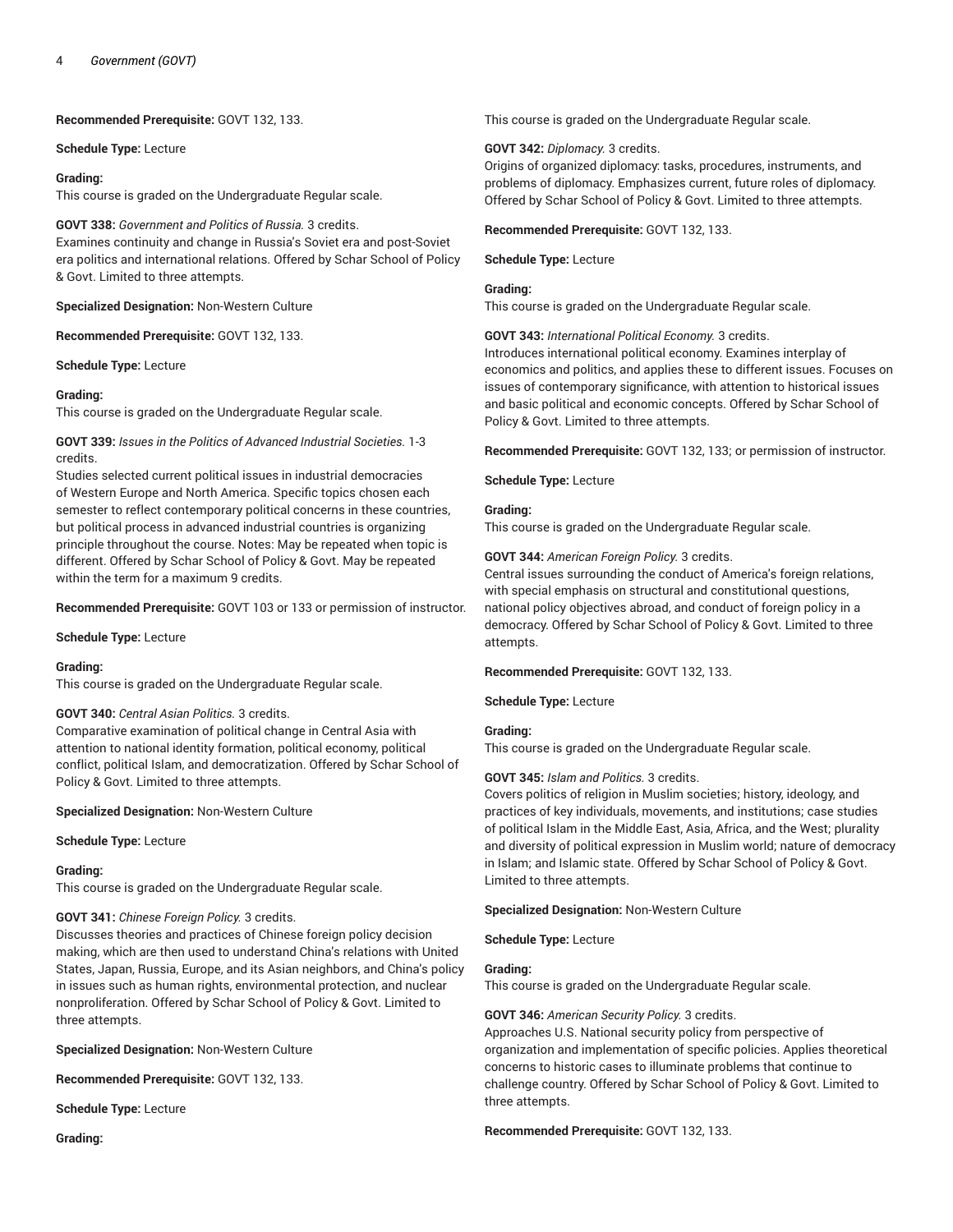#### **Schedule Type:** Lecture

#### **Grading:**

This course is graded on the Undergraduate Regular scale.

#### **GOVT 347:** *International Security.* 3 credits.

Explores enduring security problems and new developments. Examines effects of international system on defense policies of states, particularly tensions of world caught between emerging interdependence and national demands. Encourages development of critical-thinking and group and oral presentation skills. Offered by Schar School of Policy & Govt. Limited to three attempts.

#### **Recommended Prerequisite:** GOVT 132.

#### **Schedule Type:** Lecture

## **Grading:**

This course is graded on the Undergraduate Regular scale.

## **GOVT 351:** *Administration in the Political System.* 3 credits. Administrative structures and processes in political setting of public management. Presents organization and administrative theory, critiques, and current practices; and examines impact of changes in social, political, and economic environment on concepts, models. Offered by Schar School of Policy & Govt. Limited to three attempts.

## **Recommended Prerequisite:** GOVT 103.

**Schedule Type:** Lecture

#### **Grading:**

This course is graded on the Undergraduate Regular scale.

## **GOVT 353:** *Social Entrepreneurship.* 3 credits.

Introduces students to the different steps that social entrepreneurs work through to drive social change: identifying problem to address, developing a strategy to address the social need, fundraising, growing the organization, tracking results, and maximizing impact. Offered by Schar School of Policy & Govt. Limited to three attempts.

#### **Schedule Type:** Seminar

## **Grading:**

This course is graded on the Undergraduate Regular scale.

#### **GOVT 354:** *Nonprofit Sector in Society.* 3 credits.

Introduces students to the thousands of soup kitchens, shelters, health clinics, educational institutions, arts agencies, and other organizations that make up the U.S. nonprofit sector. Topics covered include: the internal structure and operation of nonprofits; the role of nonprofits in delivering services, advocating for particular points of view, and providing vehicles for caring and self-expression; and the partnerships that nonprofits form with donors, government agencies, and businesses to address social problems. Offered by Schar School of Policy & Govt. Limited to three attempts.

#### **Schedule Type:** Seminar

#### **Grading:**

This course is graded on the Undergraduate Regular scale.

#### **GOVT 355:** *Public Personnel Administration.* 3 credits.

Analyzes techniques and tools in human resource management including merit system, classification, compensation, evaluation, recruitment, and labor relations. Emphasizes current legal and policy issues in personnel

administration, such as diversity and privatization. Offered by Schar School of Policy & Govt. Limited to three attempts.

**Recommended Prerequisite:** GOVT 351.

**Schedule Type:** Lecture

#### **Grading:**

This course is graded on the Undergraduate Regular scale.

## **GOVT 356:** *Public Budgeting and Finance.* 3 credits.

Covers tools and techniques in budgeting and financial management in U.S. governments, including management of public financial institutions, budgetary process and reform, and relationship of public budgeting to national economic policy. Offered by Schar School of Policy & Govt. Limited to three attempts.

#### **Recommended Prerequisite:** GOVT 351.

#### **Schedule Type:** Lecture

## **Grading:**

This course is graded on the Undergraduate Regular scale.

#### **GOVT 357:** *Urban Planning.* 3 credits.

Reviews spatial, policy, and administration principles that guide urban planning activities in the United States. Outlines differences between theory and practice and provides tools, methods, and perspectives commonly incorporated into practice of urban planning and policy analysis. Offered by Schar School of Policy & Govt. Limited to three attempts.

#### **Recommended Prerequisite:** GOVT 351

**Schedule Type:** Lecture

#### **Grading:**

This course is graded on the Undergraduate Regular scale.

#### **GOVT 358:** *Nonprofit Financial Planning.* 4 credits.

Provides understanding of social mission and entrepreneurial cross pressures underlying financial planning and accounting in nonprofit sector. Topics include revenue sources and projections, entrepreneurial techniques, and cost analysis for nonprofit and nongovernmental entities. Lectures, student case studies. Offered by Schar School of Policy & Govt. Limited to three attempts.

**Recommended Prerequisite:** 60 credits or permission of instructor.

**Schedule Type:** Lecture

## **Grading:**

This course is graded on the Undergraduate Regular scale.

**GOVT 361:** *Introduction to Environmental Policy.* 3 credits. Environmental politics and policy making since the 1970s. Primarily U.S. focus, with some discussion of global issues. Examines policy strategies and outcomes, ethical and economic debates, political controversies, lawmaking and enforcement, and role of key players. Offered by Schar School of Policy & Govt. Limited to three attempts. Equivalent to EVPP 361.

## **Specialized Designation:** Green Leaf Focused Course

**Recommended Prerequisite:** 30 credits.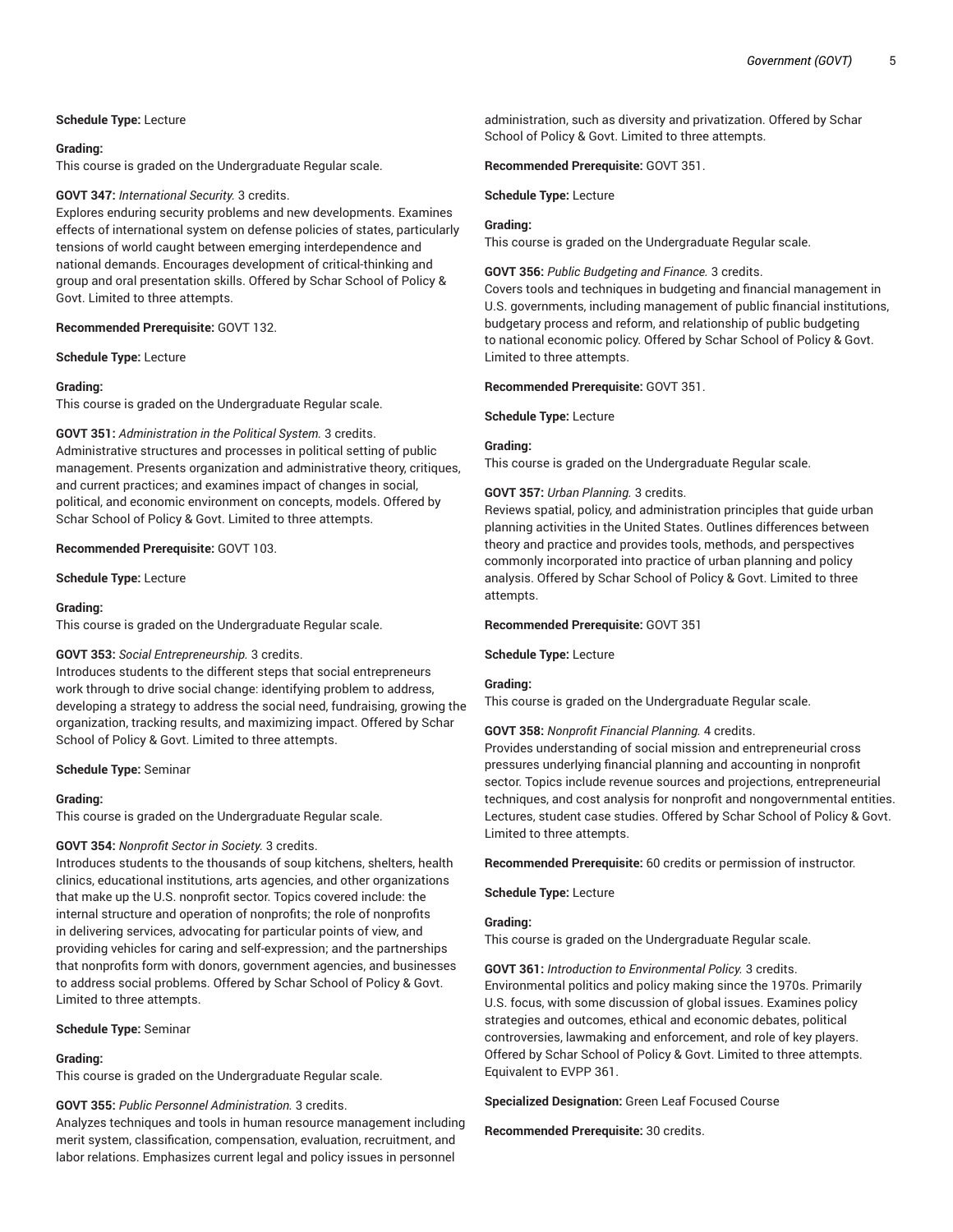## **Schedule Type:** Lecture

#### **Grading:**

This course is graded on the Undergraduate Regular scale.

## **GOVT 362:** *Intermediate Environmental Policy.* 3 credits.

Examines environmental issues building on learning objectives from GOVT 361. Focuses on environmental and policy issues in the US and internationally, exploring the politics of nature and the interaction of environmental science and politics and resulting controversy. Risk and uncertainty loom large in most environmental issues. Covers "natural" disasters as well as direct "man-made" problems. Offered by Schar School of Policy & Govt. May be repeated within the degree for a maximum 12 credits. Equivalent to EVPP 362.

**Recommended Prerequisite:** EVPP 361 or GOVT 361 or permission of instructor.

#### **Schedule Type:** Lecture

#### **Grading:**

This course is graded on the Undergraduate Regular scale.

#### **GOVT 364:** *Public Policy Making.* 3 credits.

Processes, agencies, and politics involved in the proposal making, implementation, evaluation, and revision of U.S. public policy. Offered by Schar School of Policy & Govt. Limited to three attempts.

#### **Recommended Prerequisite:** GOVT 103.

**Schedule Type:** Lecture

#### **Grading:**

This course is graded on the Undergraduate Regular scale.

## **GOVT 365:** *State and Regional Public Policy.* 3 credits.

Examines public policy decisions that affect local and state jurisdictions in context of federal system of government. Examines context, substance, and impact of such policies as housing, transportation, land use, crime prevention, service delivery, and health care. Offered by Schar School of Policy & Govt. Limited to three attempts.

#### **Schedule Type:** Lecture

#### **Grading:**

This course is graded on the Undergraduate Regular scale.

## **GOVT 366:** *Public Policy Analysis.* 3 credits.

Methods of public policy analysis, evaluation, and research. Studies design and development of alternative courses of government action and evaluation of results, and problems in applying systematic analysis to political issues. Offered by Schar School of Policy & Govt. Limited to three attempts.

## **Recommended Prerequisite:** GOVT 300.

**Schedule Type:** Lecture

## **Grading:**

This course is graded on the Undergraduate Regular scale.

## **GOVT 367:** *Money, Markets and Economic Policy.* 3 credits.

Applies basic economic concepts and principles to issues facing the U.S. and global economies. Topics include productivity and economic growth, taxes, health care, globalization, income distribution and financial crises, with an emphasis on market structure, social institutions and the

not-always rational behavior of investors and consumers. Offered by Schar School of Policy & Govt. Limited to three attempts. Equivalent to ECON 367.

#### **Mason Core:** Social/Behavioral Sciences

**Schedule Type:** Seminar

#### **Grading:**

This course is graded on the Undergraduate Regular scale.

#### **GOVT 368:** *Tools for Economic Policy Analysis.* 3 credits.

This course outlines the economic framework for studying public policy, taking a more quantitative approach than GOVT 367. Topics include consumer and producer behavior under different market structures, how and why markets can fail to produce socially desirable outcomes, income distribution, and macroeconomic growth. Emphasizes using economic models to evaluate both market outcomes and policy interventions. Offered by Schar School of Policy & Govt. Limited to three attempts.

#### **Recommended Prerequisite:** GOVT 367.

#### **Schedule Type:** Seminar

## **Grading:**

This course is graded on the Undergraduate Regular scale.

#### **GOVT 398:** *Study Abroad.* 3 credits.

Study abroad. Course topics, content, and locations vary. Notes: GOVT 398 may only be applied to a major or minor with prior written approval from the department. A maximum of 6 credits may be applied to the BA in government and international politics, the BS in public administration, or any minor offered by the Schar School of Policy and Government. Offered by Schar School of Policy & Govt. May be repeated within the term for a maximum 12 credits.

#### **Schedule Type:** Lecture

## **Grading:**

This course is graded on the Undergraduate Regular scale.

## **GOVT 399:** *Research Practicum.* 1-3 credits.

Applies research methods in context of assisting with faculty research. Individualized sections taught by arrangement with full-time faculty. Methods adopted vary, but generally include library research, data collection, data analysis, and report construction. Offered by Schar School of Policy & Govt. May be repeated within the term for a maximum 6 credits.

**Recommended Prerequisite:** GOVT 300 and Permission of Instructor.

**Schedule Type:** Independent Study

#### **Grading:**

This course is graded on the Undergraduate Regular scale.

# **400 Level Courses**

## **GOVT 400:** *Issues in Political Analysis.* 1-3 credits.

Studies special issues relevant to analytical approaches to studying government and politics. Topics announced in advance. Examples include advanced statistical methods, time series analysis, game theory, social network analysis, geographic information systems for politics, social science experiments, and causal inference. Notes: May be repeated when topic is different with permission of department. Offered by Schar School of Policy & Govt. May be repeated within the term for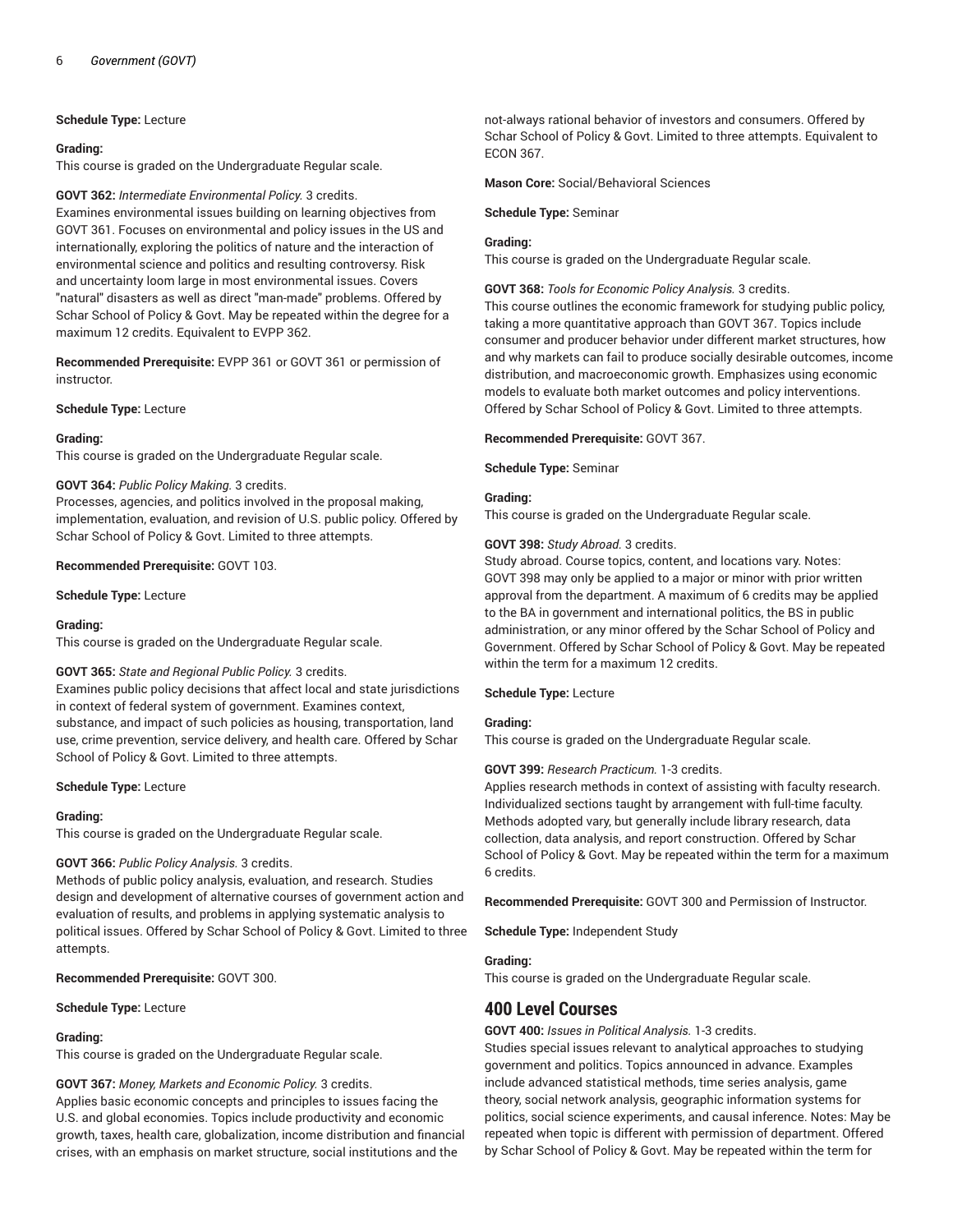a maximum 9 credits. Offered by Schar School of Policy & Govt. May be repeated within the term for a maximum 9 credits.

#### **Registration Restrictions:**

**Required Prerequisite:** GOVT 300 C . <sup>C</sup> Requires minimum grade of C.

**Schedule Type:** Seminar

#### **Grading:**

This course is graded on the Undergraduate Regular scale.

#### **GOVT 407:** *Law and Society.* 3 credits.

Explores relationship between law and society, including concept of law; origin, development, and role of law in society; and relationship between law and social change. Assesses different approaches and methodologies. Offered by Schar School of Policy & Govt. Limited to three attempts.

**Recommended Prerequisite:** CRIM 100 or GOVT 301.

**Schedule Type:** Lecture

#### **Grading:**

This course is graded on the Undergraduate Regular scale.

## **GOVT 409:** *Virginia Government and Politics.* 3 credits.

Examines history of politics in Virginia and current political issues. Particular attention to changing dynamics of political parties, key legislative issues, and policies of recent administrations. Offered by Schar School of Policy & Govt. Limited to three attempts.

#### **Recommended Prerequisite:** GOVT 103.

**Schedule Type:** Lecture

#### **Grading:**

This course is graded on the Undergraduate Regular scale.

## **GOVT 412:** *Politics and the Mass Media.* 3 credits.

Responsibilities and freedoms of mass media in democracy. Explores Influence of media on citizens' opinions, elections, and decisions of public officials. Offered by Schar School of Policy & Govt. Limited to three attempts. Equivalent to COMM 412.

## **Recommended Prerequisite:** GOVT 103.

**Schedule Type:** Lecture

#### **Grading:**

This course is graded on the Undergraduate Regular scale.

## **GOVT 414:** *Politics of Race and Gender.* 3 credits.

Examines political, economic, and social impact of public policies and implications for race, gender, and age. Offered by Schar School of Policy & Govt. May be repeated within the term for a maximum 9 credits.

#### **Recommended Prerequisite:** GOVT 103.

**Schedule Type:** Lecture

#### **Grading:**

This course is graded on the Undergraduate Regular scale.

## **GOVT 420:** *American Political Thought.* 3 credits.

Major political values and theories in America from formation of American republic to present. Covers changes in American political

values in crisis periods and contemporary American political theory including pluralism, elite theories of democracy, and empirical political theory. Offered by Schar School of Policy & Govt. Limited to three attempts.

#### **Recommended Prerequisite:** GOVT 103.

**Schedule Type:** Lecture

## **Grading:**

This course is graded on the Undergraduate Regular scale.

#### **GOVT 422:** *Constitutional Interpretation.* 3 credits.

Examines Supreme Court's interpretation of constitutional powers of Congress, presidency, and judiciary. Includes examination of major decisions concerning state regulation, taxation, and interstate relations. Offered by Schar School of Policy & Govt. Limited to three attempts.

## **Recommended Prerequisite:** GOVT 103.

**Schedule Type:** Lecture

## **Grading:**

This course is graded on the Undergraduate Regular scale.

**GOVT 423:** *Constitutional Law: Civil Rights and Liberties.* 3 credits. Studies First Amendment freedoms of speech, press, assembly, association, and religion; right to privacy; and Fourteenth Amendment equal protection. Offered by Schar School of Policy & Govt. Limited to three attempts. Equivalent to CRIM 423.

## **Recommended Prerequisite:** GOVT 103.

**Schedule Type:** Lecture

#### **Grading:**

This course is graded on the Undergraduate Regular scale.

## **GOVT 427:** *Feminist Political Thought.* 3 credits.

Explores feminist political thought in historical context. Topics include feminist political movements, feminist critiques of political philosophy, and feminist contributions to political theory. Offered by Schar School of Policy & Govt. Limited to three attempts.

**Recommended Prerequisite:** GOVT 101, WMST 200, 3 credits of PHIL, or permission of instructor.

#### **Schedule Type:** Lecture

## **Grading:**

This course is graded on the Undergraduate Regular scale.

## **GOVT 428:** *Advanced Democratic Theory.* 3 credits.

Explores various theoretical approaches to nature and justification of democracy. Topics may include liberal, communitarian, pluralist, and deliberative theories and their critics; constitutionalism; role of markets; and transnational democracy. Offered by Schar School of Policy & Govt. Limited to three attempts.

**Recommended Prerequisite:** GOVT 101; or one course in PHIL.

**Schedule Type:** Lecture

## **Grading:**

This course is graded on the Undergraduate Regular scale.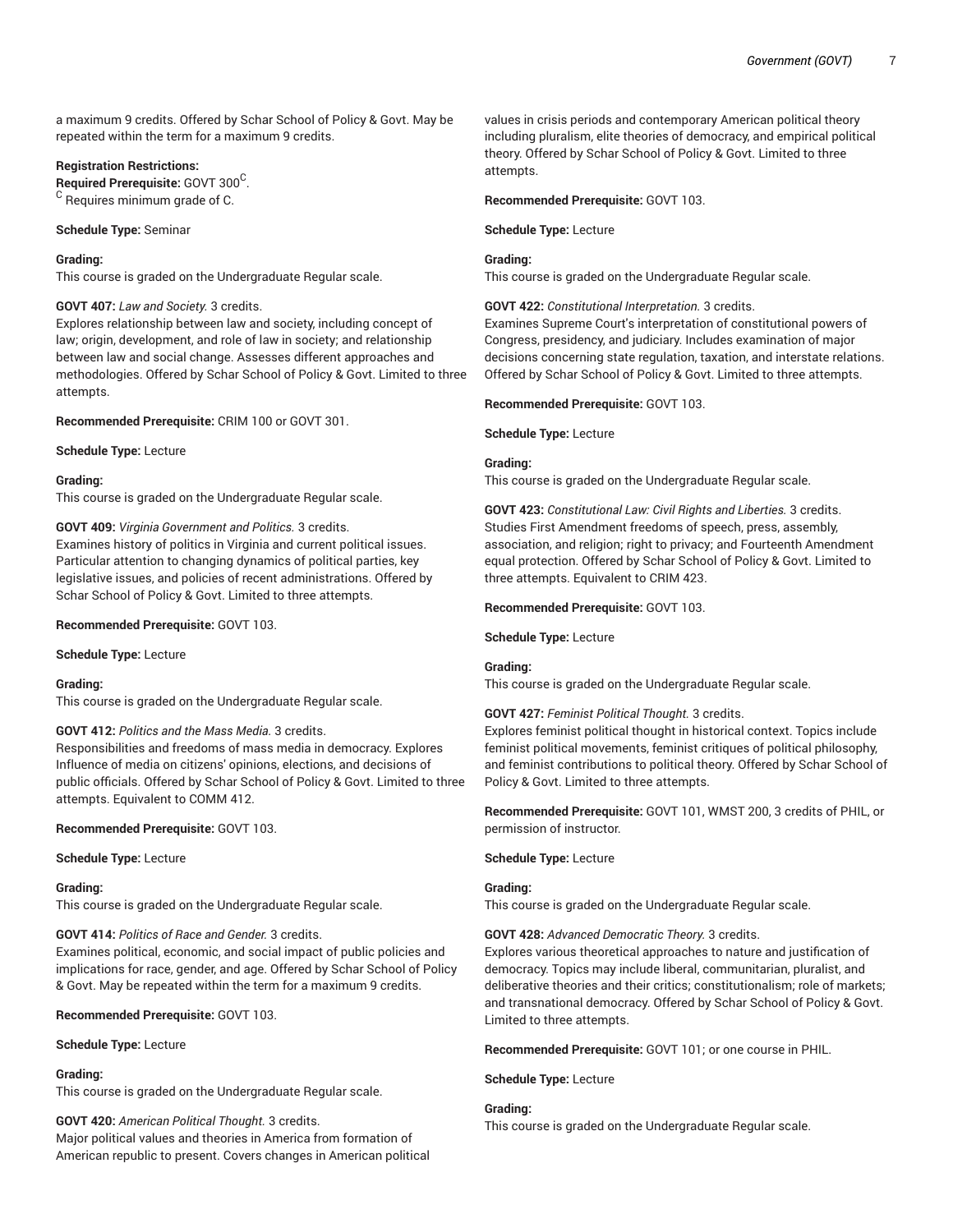## **GOVT 430:** *Comparative Political Leadership.* 3 credits.

Comparative political leadership, relationships between political cultures and types of leadership, patterns of leadership recruitment, and linkages between political elites and citizenry. Offered by Schar School of Policy & Govt. Limited to three attempts.

**Recommended Prerequisite:** GOVT 132, 133.

**Schedule Type:** Lecture

#### **Grading:**

This course is graded on the Undergraduate Regular scale.

#### **GOVT 433:** *Political Economy of East Asia.* 3 credits.

Discusses different theoretical perspectives of East Asian political economy; transformation of East Asia; and issues such as money, finance, trade, investment, environment, and energy. Focuses on issues of contemporary significance, but attention also given to history. Offered by Schar School of Policy & Govt. Limited to three attempts.

#### **Specialized Designation:** Non-Western Culture

**Recommended Prerequisite:** GOVT 133 and 60 credits, or permission of instructor.

**Schedule Type:** Lecture

#### **Grading:**

This course is graded on the Undergraduate Regular scale.

## **GOVT 434:** *Democracy in Global Perspective.* 3 credits.

Comparative study of structures and performance of democracies around the world since 1975. Examines growing influence of global forces such as economy, media, and culture in process of democratization. Examines select current elections. Offered by Schar School of Policy & Govt. Limited to three attempts.

## **Recommended Prerequisite:** GOVT 133.

**Schedule Type:** Lecture

#### **Grading:**

This course is graded on the Undergraduate Regular scale.

## **GOVT 443:** *Law and Ethics of War.* 3 credits.

Explores sources of morality in armed conflict, and implications of such ideas for international relations. Examines content and philosophy of modern law of war. Offered by Schar School of Policy & Govt. Limited to three attempts.

**Recommended Prerequisite:** GOVT 132.

**Schedule Type:** Lecture

## **Grading:**

This course is graded on the Undergraduate Regular scale.

## **GOVT 444:** *Issues in International Studies.* 1-3 credits.

Major issues in international systems, including international political economy and security. Notes: May be repeated when topic is different with permission of department. Offered by Schar School of Policy & Govt. May be repeated within the term for a maximum 9 credits.

**Recommended Prerequisite:** GOVT 132, 133.

**Schedule Type:** Lecture

#### **Grading:**

This course is graded on the Undergraduate Regular scale.

#### **GOVT 445:** *Human Rights.* 3 credits.

Explores philosophical, legal, and political issues at heart of modern international human rights movement. Examines historical background legal architecture of modern human rights movement. Offered by Schar School of Policy & Govt. Limited to three attempts.

**Recommended Prerequisite:** GOVT 132.

**Schedule Type:** Lecture

## **Grading:**

This course is graded on the Undergraduate Regular scale.

**GOVT 446:** *International Law and Organization.* 3 credits. Nature, sources, and subject of law of nations; law and individual; territorial questions; nature, sources, and functions of international organizations; international transactions and organizations; war and present; and future status of international law. Offered by Schar School of Policy & Govt. Limited to three attempts.

**Recommended Prerequisite:** GOVT 132, 133.

**Schedule Type:** Lecture

#### **Grading:**

This course is graded on the Undergraduate Regular scale.

**GOVT 447:** *Revolution and International Politics.* 3 credits.

Historical overview of modern revolutions as well as different theories about causes and consequences of revolutions. Special attention to Marxist-Leninist, Arab nationalist, and Islamic revolutions. Offered by Schar School of Policy & Govt. Limited to three attempts.

## **Recommended Prerequisite:** GOVT 133.

**Schedule Type:** Lecture

## **Grading:**

This course is graded on the Undergraduate Regular scale.

## **GOVT 448:** *Ethics and International Politics.* 3 credits.

Ethics and international politics ask students to wrestle with dilemmas raised by a desire to behave morally in an international system in which consensus about ethical matters is absent. Distributive justice and use of force are two overarching themes. Students also develop, apply, and justify their own perspectives on ethical problem using philosophical theory, history, and social science research. Offered by Schar School of Policy & Govt. Limited to three attempts.

**Recommended Prerequisite:** 60 hours and GOVT 132 or PHIL 151.

#### **Schedule Type:** Lecture

#### **Grading:**

This course is graded on the Undergraduate Regular scale.

**GOVT 452:** *Administrative Law and Procedures.* 3 credits. Law of public office. Studies procedures followed by and the legal limits on administrative agencies and their officers and employees. Offered by Schar School of Policy & Govt. Limited to three attempts.

#### **Recommended Prerequisite:** GOVT 351.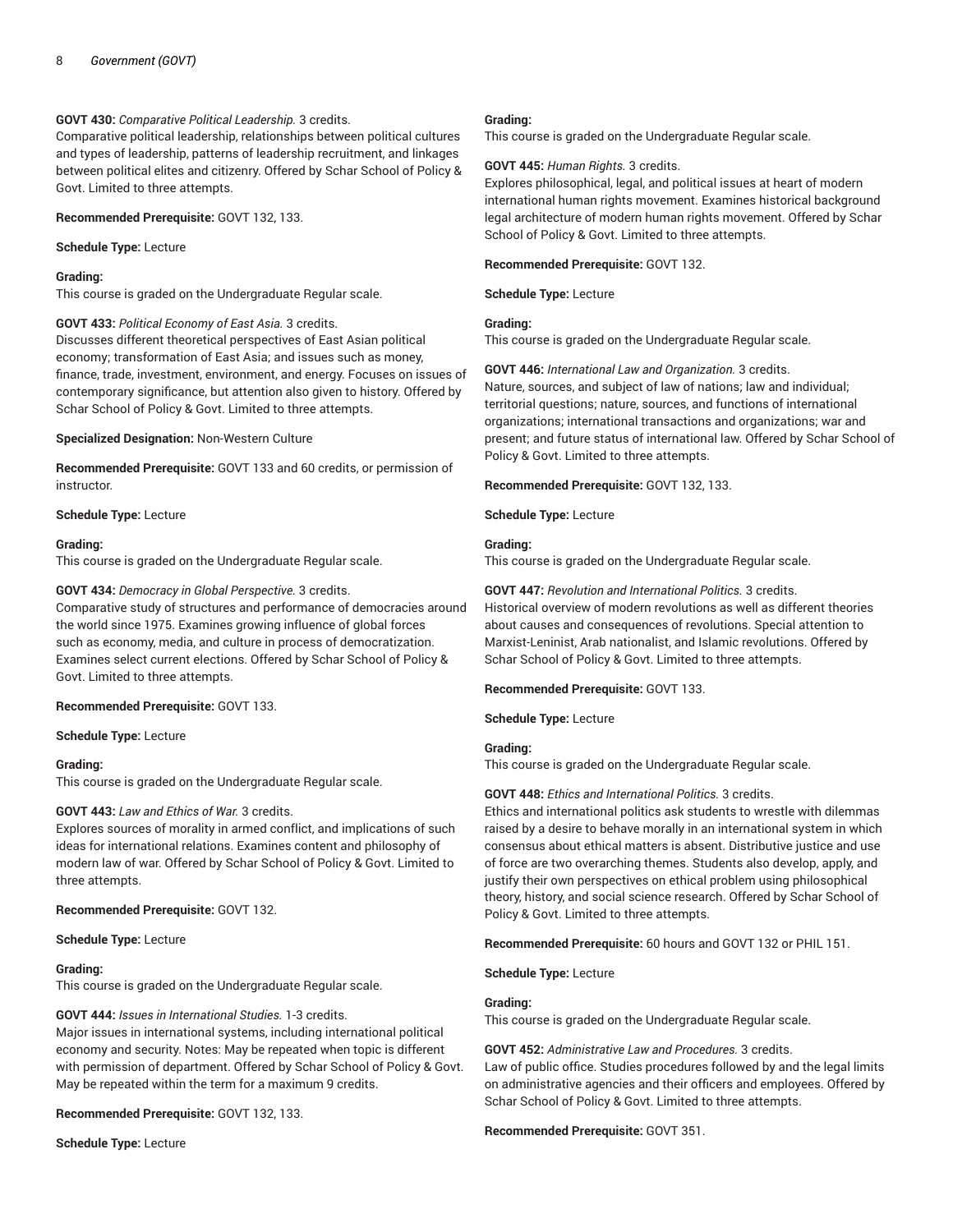## **Schedule Type:** Lecture

## **Grading:**

This course is graded on the Undergraduate Regular scale.

**GOVT 460:** *Surveillance and Privacy in Contemporary Society.* 3 credits. Philosophical perspectives, historical context, technological developments, and institutional changes that surround controversies about privacy and surveillance in contemporary society. Explores public and private institutions doing surveillance, how they calculate and manage risk, and legal constraints on surveillance activities. Offered by Schar School of Policy & Govt. Limited to three attempts. Equivalent to CRIM 460.

**Recommended Prerequisite:** CRIM 100.

**Schedule Type:** Lecture

#### **Grading:**

This course is graded on the Undergraduate Regular scale.

**GOVT 464:** *Issues in Public Policy and Administration.* 1-3 credits. Analyzes selected policy issues in administering public policies. Topics announced in advance. Examples include environmental policy, government regulation, federal mandates, state policy, and regional policy. Notes: May be repeated when topic is different with permission of department. Offered by Schar School of Policy & Govt. May be repeated within the term for a maximum 9 credits.

**Recommended Prerequisite:** GOVT 103 plus 60 credits.

**Schedule Type:** Lecture

## **Grading:**

This course is graded on the Undergraduate Regular scale.

## **GOVT 467:** *Current Issues in Economic Policy.* 3 credits.

Applies basic concepts of economics, political science and ethics to some of the most pressing issues facing the U.S. and global economies. Topics include productivity and economic growth, taxes, soaring costs for health care and higher education, globalization, income inequality, financial crises, the size of government and the proper role of regulation. Offered by Schar School of Policy & Govt. Limited to three attempts.

**Recommended Prerequisite:** Open to PPE concentrators or permission of instructor.

**Schedule Type:** Seminar

## **Grading:**

This course is graded on the Undergraduate Regular scale.

**GOVT 469:** *Philosophy, Politics, and Economics.* 3 credits.

Covers issues in the philosophy, economics, and political science of institutions, information, and collective action. Through case studies of existing legal and political institutions, applies the insights to problems in politics, policy making, social theory, and social, moral, and political philosophy. (Specific content varies). Offered by Schar School of Policy & Govt. Limited to three attempts. Equivalent to ECON 460, PHIL 460.

**Recommended Prerequisite:** PHIL 358, ECON 412, and GOVT 467, or permission of instructor.

**Schedule Type:** Seminar

**Grading:**

This course is graded on the Undergraduate Regular scale.

#### **GOVT 480:** *Internship.* 3 credits.

Approved internships with specific employer. Programs relate in some capacity to government, politics, public policy, or the law. For 3 credits, a minimum of 135 hours is required. A maximum of 6 credits of GOVT 480 may be applied to a degree in government and international politics or in public administration. 3 of those credits may be applied to requirements for the major with prior approval of the internship faculty advisor. A maximum of 3 additional credits may be used for general elective credit toward the 120 credits required for the bachelor's degree. Offered by Schar School of Policy & Govt. May be repeated within the term for a maximum 15 credits.

**Recommended Prerequisite:** GOVT 101, GOVT 103, GOVT 132, and GOVT 133.

**Schedule Type:** Internship

## **Grading:**

This course is graded on the Satisfactory/No Credit scale.

**GOVT 490:** *Synthesis Seminar.* 3 credits.

Readings, individual or group projects, and discussion of papers reflecting on connections between liberal arts and sciences and political world. Notes: Course topic varies by semester. Offered by Schar School of Policy & Govt. Limited to three attempts.

**Mason Core:** Synthesis

**Specialized Designation:** Writing Intensive in Major

**Recommended Prerequisite:** GOVT 300 and 18 credits in major.

## **Registration Restrictions:**

Enrollment is limited to students with a major in Administration of Justice, Global Affairs, Government and Politics, Government Intl Politics, International Studies or Public Administration.

**Schedule Type:** Seminar

## **Grading:**

This course is graded on the Undergraduate Regular scale.

## **GOVT 491:** *Honors Seminar.* 3 credits.

Readings, individual or group projects, and discussions of seminar papers. Notes: Subject varies. Offered by Schar School of Policy & Govt. Limited to three attempts.

**Mason Core:** Synthesis

**Specialized Designation:** Writing Intensive in Major

**Recommended Prerequisite:** GOVT 300 and 18 credits in major.

**Schedule Type:** Seminar

## **Grading:**

This course is graded on the Undergraduate Regular scale.

**GOVT 496:** *Directed Readings and Research.* 1-3 credits. Reading and research on specific topic under direction of faculty member. Notes: Written report required; oral report of research may be required. Offered by Schar School of Policy & Govt. May be repeated within the term for a maximum 6 credits.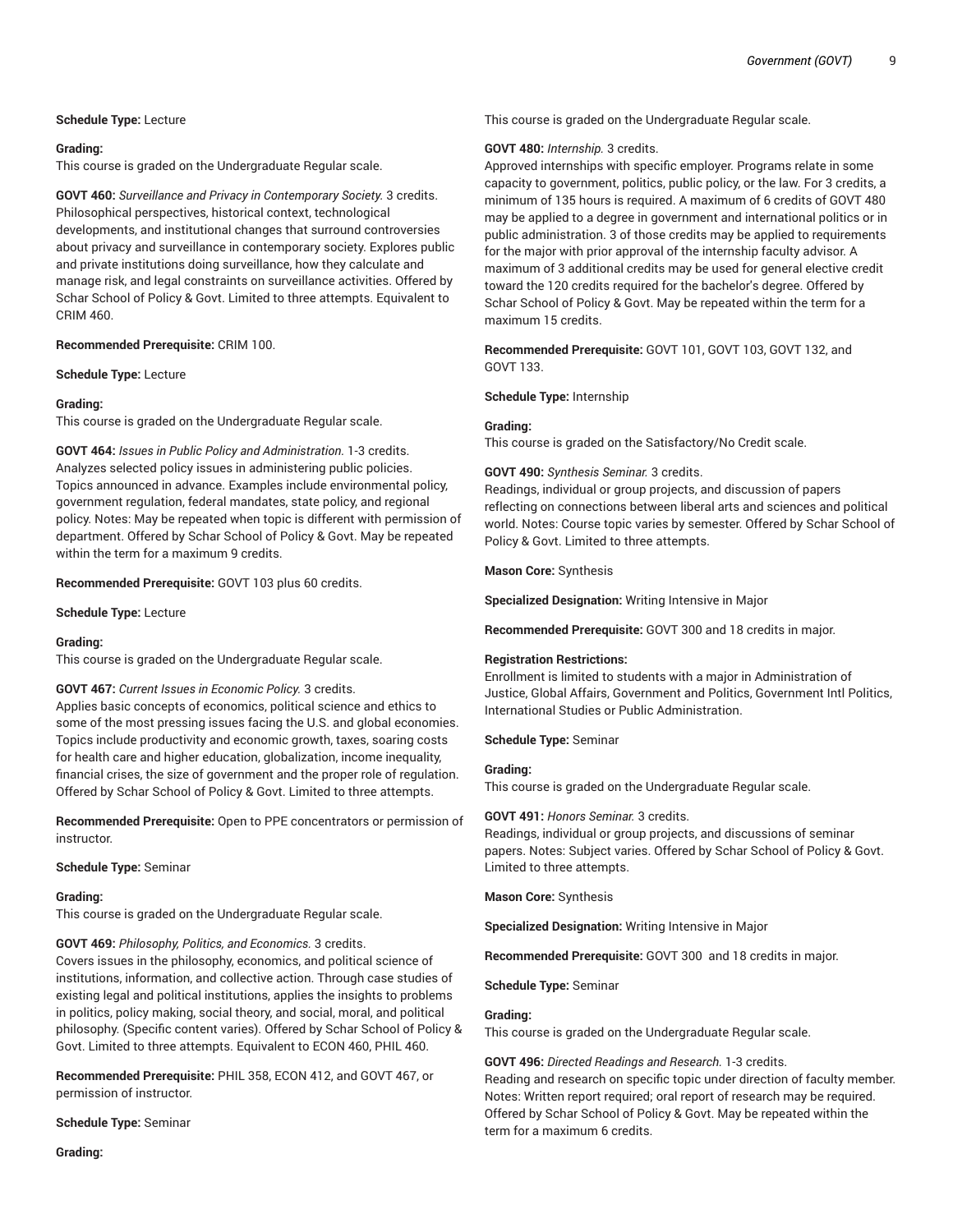**Recommended Prerequisite:** Major in government and international politics with 90 credits and permission of instructor and department.

**Schedule Type:** Independent Study

## **Grading:**

This course is graded on the Undergraduate Regular scale.

# **500 Level Courses**

**GOVT 500:** *The Scientific Method and Research Design.* 3 credits. Grounds students in the principles of the scientific method as the framework for investigating all research questions in political science, whether qualitative or quantitative in character (or both). Focus is on sound and rigorous research design. Offered by Schar School of Policy & Govt. May not be repeated for credit.

## **Registration Restrictions:**

Enrollment limited to students with a class of Advanced to Candidacy, Graduate, Non-Degree or Senior Plus.

Enrollment is limited to Graduate, Non-Degree or Undergraduate level students.

Students in a Non-Degree Undergraduate degree may **not** enroll.

**Schedule Type:** Seminar

## **Grading:**

This course is graded on the Graduate Regular scale.

## **GOVT 510:** *American Government and Politics.* 3 credits.

Examines institutions and processes of American government, including separate institutions of power in national government, theory and practice of federal system, role of interest groups and political parties, and effects of media and public opinion on electoral behavior and policy making. Seminar examining normative and empirical research. Offered by Schar School of Policy & Govt. May not be repeated for credit.

## **Registration Restrictions:**

Enrollment limited to students with a class of Advanced to Candidacy, Graduate, Non-Degree or Senior Plus.

Enrollment is limited to students with a major in Political Science.

Enrollment is limited to Graduate, Non-Degree or Undergraduate level students.

Students in a Non-Degree Undergraduate degree may **not** enroll.

**Schedule Type:** Lecture

## **Grading:**

This course is graded on the Graduate Regular scale.

## **GOVT 520:** *Political Theory.* 3 credits.

Analyzes selected major works of ancient, modern, or contemporary political theory that illuminate basic problems and questions for people engaged in political or civic life. Examines justice, liberty, equality, autonomy, rights, obligation, participation, and nature of politics. Offered by Schar School of Policy & Govt. May not be repeated for credit.

**Recommended Prerequisite:** Admission to the MA in political science or permission of department.

## **Registration Restrictions:**

Enrollment limited to students with a class of Advanced to Candidacy, Graduate, Non-Degree or Senior Plus.

Enrollment is limited to Graduate, Non-Degree or Undergraduate level students.

Students in a Non-Degree Undergraduate degree may **not** enroll.

#### **Schedule Type:** Seminar

## **Grading:**

This course is graded on the Graduate Regular scale.

## **GOVT 530:** *Comparative Politics.* 3 credits.

Examines fundamental issues in comparative politics and provides broad coverage of the central themes under study. Designed to help students think theoretically and critically about the study of comparative politics, its scientific objectives, and its epistemological assumptions. Within this context, students will look at concepts and approaches, as well as important theories and debates that characterize the subfield. Helps prepare students for qualifying exams in comparative politics. Offered by Schar School of Policy & Govt. May not be repeated for credit.

## **Registration Restrictions:**

Enrollment limited to students with a class of Advanced to Candidacy, Graduate, Non-Degree or Senior Plus.

Enrollment is limited to Graduate, Non-Degree or Undergraduate level students.

Students in a Non-Degree Undergraduate degree may **not** enroll.

## **Schedule Type:** Lecture

## **Grading:**

This course is graded on the Graduate Regular scale.

## **GOVT 540:** *International Relations.* 3 credits.

Focuses on changing structure of international politics, post-Cold War security issues, effect of globalized economy and information technology revolution, enhanced role of global corporations and nongovernmental organizations, and rise of nonsecurity issues in emerging international agenda. Offered by Schar School of Policy & Govt. May not be repeated for credit.

#### **Registration Restrictions:**

Enrollment limited to students with a class of Advanced to Candidacy, Graduate, Non-Degree or Senior Plus.

Enrollment is limited to Graduate, Non-Degree or Undergraduate level students.

Students in a Non-Degree Undergraduate degree may **not** enroll.

#### **Schedule Type:** Lecture

## **Grading:**

This course is graded on the Graduate Regular scale.

#### **GOVT 541:** *Introduction to Critical Analysis and Strategic Response to Terrorism.* 3 credits.

Introduces terrorism as a complex threat to human security. Focuses on tools for analyzing terrorism and the underlying sources and conditions that contribute to it. Considers similarities and differences between terrorism and other threats to human security. Explores the lessons learned in the history of responding to terrorism. Focuses not only on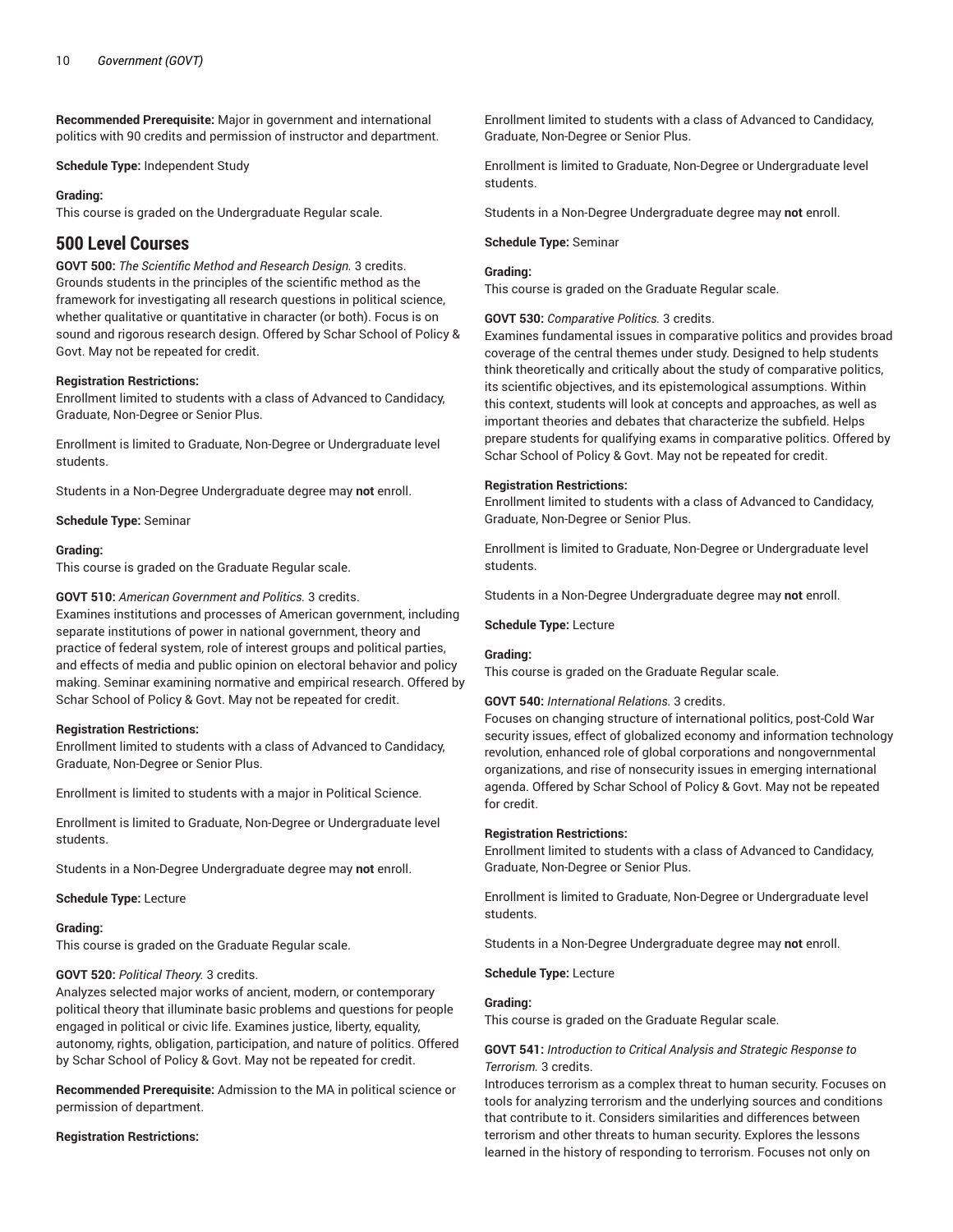different tactics of response, but also includes how different types of societies (dictatorship, democracies, etc.) have responded to terrorism and what the results of those responses have been. Includes case studies of responses to terrorism. Offered by Schar School of Policy & Govt. May not be repeated for credit.

## **Registration Restrictions:**

Enrollment limited to students with a class of Advanced to Candidacy, Graduate, Non-Degree or Senior Plus.

Enrollment is limited to Graduate, Non-Degree or Undergraduate level students.

Students in a Non-Degree Undergraduate degree may **not** enroll.

## **Schedule Type:** Lecture

## **Grading:**

This course is graded on the Graduate Regular scale.

**GOVT 550:** *Seminar in Theories of Public Administration.* 3 credits. Reviews the theoretical traditions in American public administration, from the earliest days of the founding to the present. Concludes with consideration of contemporary theoretical debates over the proper role of public administrators and controversies about conflicting demands made on the public service and the public sector. Offered by Schar School of Policy & Govt. May not be repeated for credit.

## **Recommended Prerequisite:** GOVT 510.

## **Registration Restrictions:**

Enrollment limited to students with a class of Advanced to Candidacy, Graduate, Non-Degree or Senior Plus.

Enrollment is limited to Graduate, Non-Degree or Undergraduate level students.

Students in a Non-Degree Undergraduate degree may **not** enroll.

**Schedule Type:** Seminar

## **Grading:**

This course is graded on the Graduate Regular scale.

**GOVT 560:** *Topics in Government and International Affairs.* 3 credits. Explores topics of contemporary and emerging concern in government and international affairs. Offered by Schar School of Policy & Govt. May not be repeated for credit.

## **Registration Restrictions:**

Enrollment limited to students with a class of Advanced to Candidacy, Graduate, Non-Degree or Senior Plus.

Enrollment is limited to Graduate, Non-Degree or Undergraduate level students.

Students in a Non-Degree Undergraduate degree may **not** enroll.

## **Schedule Type:** Lecture

## **Grading:**

This course is graded on the Graduate Regular scale.

# **600 Level Courses**

**GOVT 603:** *Seminar in the Courts and Constitutional Law.* 3 credits. Analyzes role, influence, and effects of U.S. courts in creating constitutional legal norms and interpreting them. Special attention to

First and Fourteenth Amendments and Commerce Clause. Lecture and discussion; students expected to read and analyze leading court cases. Offered by Schar School of Policy & Govt. May not be repeated for credit.

## **Registration Restrictions:**

Enrollment limited to students with a class of Advanced to Candidacy, Graduate, Non-Degree or Senior Plus.

Enrollment is limited to Graduate, Non-Degree or Undergraduate level students.

Students in a Non-Degree Undergraduate degree may **not** enroll.

**Schedule Type:** Seminar

#### **Grading:**

This course is graded on the Graduate Regular scale.

**GOVT 604:** *Seminar on Congress and Legislative Behavior.* 3 credits. Examines theories and empirical research on the U.S. Congress and legislative behavior, including elections, representation, structures, and processes. Also examines Congress' impact on the design and implementation of public policy, interactions with other branches of government, and comparisons with parliamentary systems. Offered by Schar School of Policy & Govt. May not be repeated for credit.

**Recommended Prerequisite:** GOVT 510.

#### **Registration Restrictions:**

Enrollment limited to students with a class of Advanced to Candidacy, Graduate, Non-Degree or Senior Plus.

Enrollment is limited to Graduate, Non-Degree or Undergraduate level students.

Students in a Non-Degree Undergraduate degree may **not** enroll.

**Schedule Type:** Seminar

## **Grading:**

This course is graded on the Graduate Regular scale.

## **GOVT 605:** *Seminar on the Presidency.* 3 credits.

Examines the American presidency from a number of substantive and methodological perspectives. Readings and discussions in the course appraise the presidency within the system and focus on the role the presidency plays in formulating and implementing public policy. Offered by Schar School of Policy & Govt. May not be repeated for credit.

**Recommended Prerequisite:** GOVT 510.

## **Registration Restrictions:**

Enrollment limited to students with a class of Advanced to Candidacy, Graduate, Non-Degree or Senior Plus.

Enrollment is limited to Graduate, Non-Degree or Undergraduate level students.

Students in a Non-Degree Undergraduate degree may **not** enroll.

**Schedule Type:** Seminar

## **Grading:**

This course is graded on the Graduate Regular scale.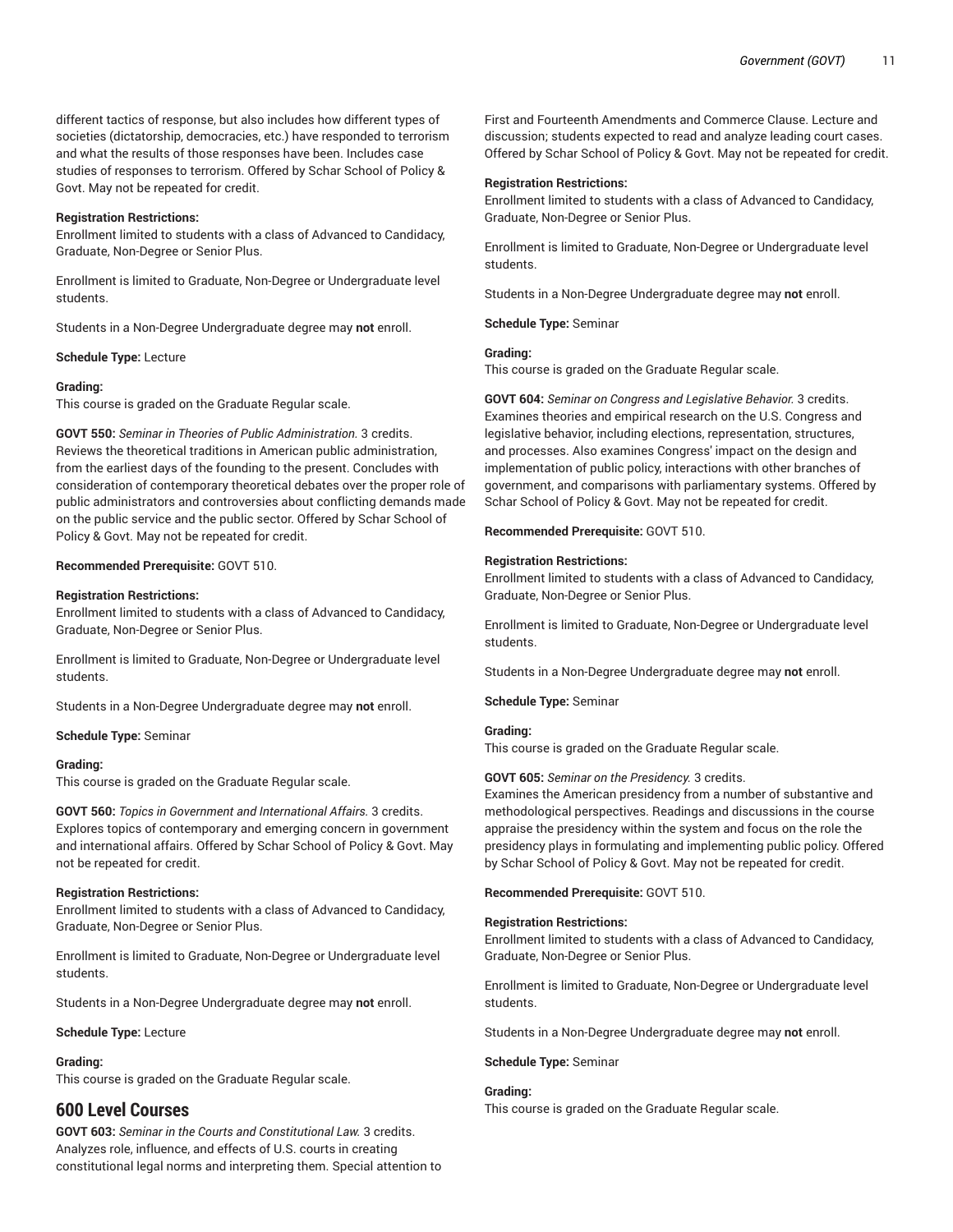**GOVT 631:** *Seminar in Comparative Politics and Institutions.* 3 credits. Examines theories and practices of governance and development in comparative national settings. Course explores key subsets of the comparative politics literature in depth, including institutional change, regime types and transitions, democracy and authoritarianism, states and state-society relations, revolution, social movements, political cultures, and methods. Course is explicitly conceptual and cross-regional. Notes: May be repeated when topic is different. Offered by Schar School of Policy & Govt. May be repeated within the term for a maximum 9 credits.

## **Registration Restrictions:**

Enrollment limited to students with a class of Advanced to Candidacy, Graduate, Non-Degree or Senior Plus.

Enrollment is limited to Graduate, Non-Degree or Undergraduate level students.

Students in a Non-Degree Undergraduate degree may **not** enroll.

**Schedule Type:** Lecture

#### **Grading:**

This course is graded on the Graduate Regular scale.

**GOVT 632:** *Politics and Societies of the Middle East.* 3 credits. Studies the Middle East in comparative perspective, using social scientific categories of analysis. Topics include: regime types, their basis and causes; influential political trends such as Arab nationalism, Ba'athism, and political Islam; the role of kinship, religion, and tribe in opposition and regime politics; the regional oil economy and economic crisis; democratic liberalization; and the growth of civil society. Offered by Schar School of Policy & Govt. May not be repeated for credit.

## **Registration Restrictions:**

Enrollment limited to students with a class of Advanced to Candidacy, Graduate, Non-Degree or Senior Plus.

Enrollment is limited to Graduate, Non-Degree or Undergraduate level students.

Students in a Non-Degree Undergraduate degree may **not** enroll.

#### **Schedule Type:** Lecture

## **Grading:**

This course is graded on the Graduate Regular scale.

**GOVT 640:** *Strategic Responses to Terrorism: Coordinated Decision Making.* 3 credits.

Revisits, expands, and examines the critical themes developed in the terrorism certificate program. Provides students with the opportunity to apply the theoretical concepts developed in practice. Integrates the ideas, theories, and practices considered in this track within the larger field of terrorism analysis and strategic responses to this threat. Notes: This is the capstone course for the terrorism certificate program and must be completed in the final semester of the certificate program. Offered by Schar School of Policy & Govt. May not be repeated for credit.

**Recommended Corequisite:** GOVT 541.

## **Registration Restrictions:**

Enrollment limited to students with a class of Advanced to Candidacy, Graduate, Non-Degree or Senior Plus.

Enrollment is limited to Graduate, Non-Degree or Undergraduate level students.

Students in a Non-Degree Undergraduate degree may **not** enroll.

#### **Schedule Type:** Lecture

## **Grading:**

This course is graded on the Graduate Regular scale.

## **GOVT 641:** *Global Governance.* 3 credits.

Applies systems approach to understanding global politics. Emphasizes properties and functions of global systems such as population, food, disease, energy, and trade, and how world's political systems interact with them. Discusses how governance at municipal, national, and international levels affected by global systems. Examines role of nongovernmental organizations in global affairs. Offered by Schar School of Policy & Govt. May not be repeated for credit.

**Recommended Prerequisite:** GOVT 540.

#### **Registration Restrictions:**

Enrollment limited to students with a class of Advanced to Candidacy, Graduate, Non-Degree or Senior Plus.

Enrollment is limited to Graduate, Non-Degree or Undergraduate level students.

Students in a Non-Degree Undergraduate degree may **not** enroll.

**Schedule Type:** Seminar

#### **Grading:**

This course is graded on the Graduate Regular scale.

# **700 Level Courses**

**GOVT 706:** *Federalism and Intergovernmental Relations.* 3 credits. Examines broad trends in governance, including theory and practice of federal, state, and local governments. May include privatization, devolution, mandating, regulatory reform, and comprehensive federalism reform. Offered by Schar School of Policy & Govt. May not be repeated for credit.

## **Recommended Prerequisite:** GOVT 510.

#### **Registration Restrictions:**

Enrollment is limited to Graduate or Non-Degree level students.

Students in a Non-Degree Undergraduate degree may **not** enroll.

**Schedule Type:** Seminar

#### **Grading:**

This course is graded on the Graduate Regular scale.

**GOVT 713:** *The Constitution, Criminal Procedure, and Security.* 3 credits. Explains legal doctrines that form basis of U.S. constitutional procedural rights, how these doctrines develop, and why courts rule as they do. Evaluates strengths, weaknesses of these rights. Offered by Schar School of Policy & Govt. May not be repeated for credit. Equivalent to CRIM 721.

**Recommended Prerequisite:** CRIM 720, GOVT 728, or permission of instructor.

## **Registration Restrictions:**

Enrollment is limited to Graduate or Non-Degree level students.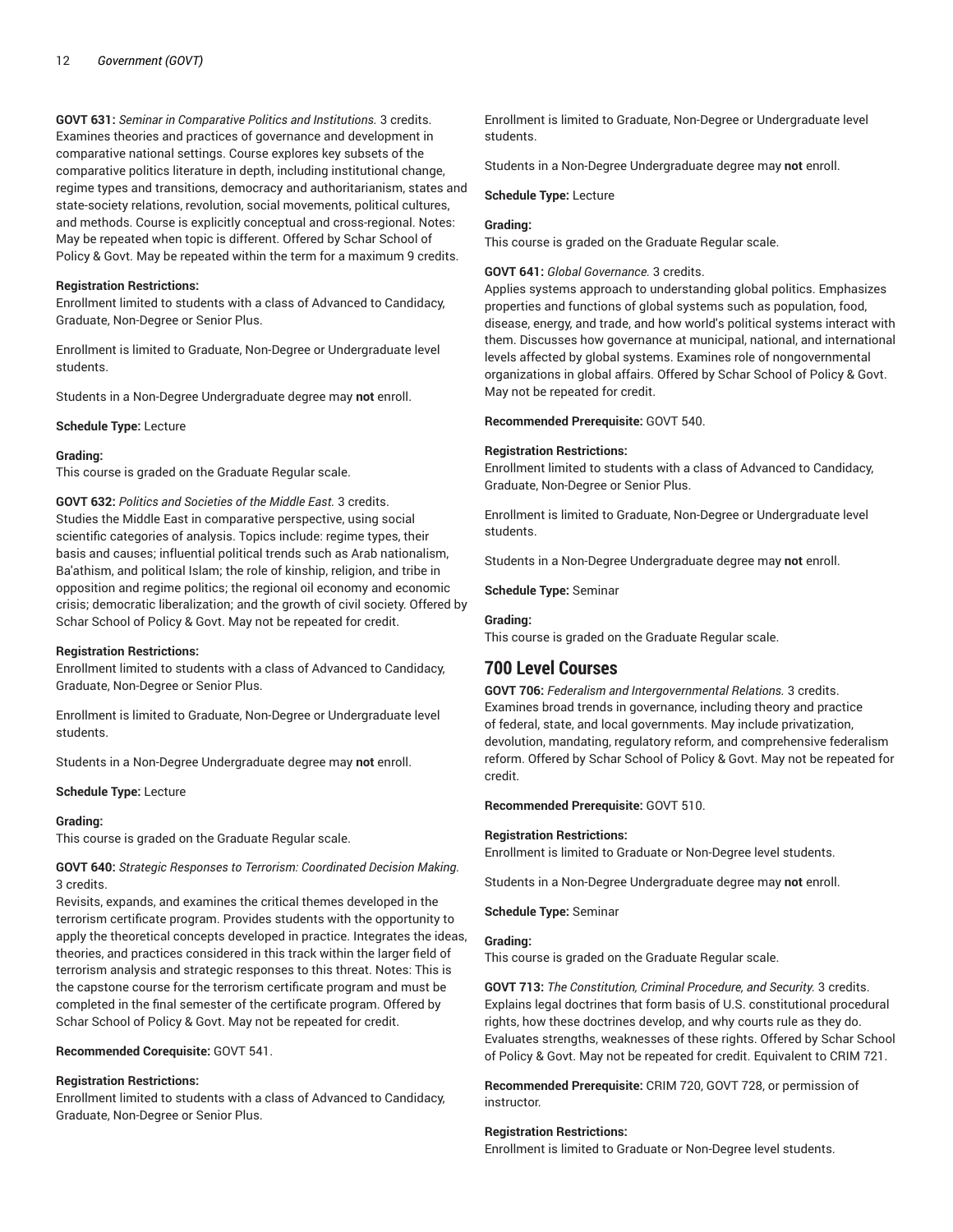Students in a Non-Degree Undergraduate degree may **not** enroll.

#### **Schedule Type:** Seminar

#### **Grading:**

This course is graded on the Graduate Regular scale.

#### **GOVT 717:** *Qualitative Methods.* 3 credits.

Focuses on scientific design of qualitative research questions and use of specific qualitative methods in scientific analysis. Covers when and how to use qualitative research methods to answer empirical questions in political science; primary data collection methods (interviews, observations, document review); the appropriateness of different research approaches; procedural and ethical concerns that may arise in use of qualitative methods. Offered by Schar School of Policy & Govt. May not be repeated for credit.

**Recommended Prerequisite:** GOVT 511 or permission of instructor.

## **Registration Restrictions:**

Enrollment is limited to Graduate or Non-Degree level students.

Students in a Non-Degree Undergraduate degree may **not** enroll.

**Schedule Type:** Seminar

## **Grading:**

This course is graded on the Graduate Regular scale.

#### **GOVT 719:** *Issues in American Politics.* 3 credits.

Examines significant issue in American politics and political behavior. Analyzes topic of contemporary and emerging concern. Notes: May be repeated when topic is different. Offered by Schar School of Policy & Govt. May be repeated within the degree for a maximum 6 credits.

**Recommended Prerequisite:** GOVT 510.

#### **Registration Restrictions:**

Enrollment is limited to Graduate or Non-Degree level students.

Students in a Non-Degree Undergraduate degree may **not** enroll.

**Schedule Type:** Seminar

#### **Grading:**

This course is graded on the Graduate Regular scale.

**GOVT 720:** *Advanced Seminar in Political Theory.* 3 credits. Contemporary, historical, and comparative study of key themes in Political Theory. Topics may include theories of sovereignty, power, democracy, secularism, political economy, justice, humanism, race, empire, colonialism, gender, and sexuality. Offered by Schar School of Policy & Govt. May not be repeated for credit.

## **Registration Restrictions:**

Enrollment limited to students with a class of Advanced to Candidacy, Graduate or Non-Degree.

Students in a Non-Degree Undergraduate degree may **not** enroll.

**Schedule Type:** Seminar

#### **Grading:**

This course is graded on the Graduate Regular scale.

## **GOVT 725:** *Democratic Theory.* 3 credits.

Examines democracy in terms of versions of liberalism, theories of social capital and civic participation, and discourses about civil, political, and human rights. How is democracy conceptualized normatively and empirically? What underlying economic, social, and cultural conditions promote democracy? What role do institutions play in creating and sustaining a stable democratic society? Takes a broadly comparative perspective, focusing on variety of established and emerging democracies around the world. Elective for students specializing in American government or international politics and comparative governments. Offered by Schar School of Policy & Govt. May not be repeated for credit.

## **Registration Restrictions:**

Enrollment is limited to Graduate or Non-Degree level students.

Students in a Non-Degree Undergraduate degree may **not** enroll.

#### **Schedule Type:** Seminar

## **Grading:**

This course is graded on the Graduate Regular scale.

#### **GOVT 726:** *Theories of Justice.* 3 credits.

Overview of ancient and modern theories of justice with application to contemporary issues involving justice system and other social and political institutions. Offered by Schar School of Policy & Govt. May not be repeated for credit. Equivalent to CRIM 700.

#### **Registration Restrictions:**

Enrollment is limited to Graduate or Non-Degree level students.

Students in a Non-Degree Undergraduate degree may **not** enroll.

#### **Schedule Type:** Seminar

## **Grading:**

This course is graded on the Graduate Regular scale.

## **GOVT 727:** *Restorative Justice.* 3 credits.

Origins of restorative justice, its principles, implications for different justice organizations and processes, and application to problems such as family violence, human rights, and reconciliation following mass victimizations. Offered by Schar School of Policy & Govt. May not be repeated for credit.

**Recommended Prerequisite:** CRIM 700, GOVT 726, or permission of instructor.

## **Registration Restrictions:**

Enrollment is limited to Graduate or Non-Degree level students.

Students in a Non-Degree Undergraduate degree may **not** enroll.

**Schedule Type:** Seminar

#### **Grading:**

This course is graded on the Graduate Regular scale.

## **GOVT 728:** *Behavior of Law.* 3 credits.

Examines development of law, and law's effect on human behavior. Reviews theories of law's meaning and aims. Examines construction of law, and investigates consequences of law and legal decisions. Offered by Schar School of Policy & Govt. May not be repeated for credit. Equivalent to CRIM 720.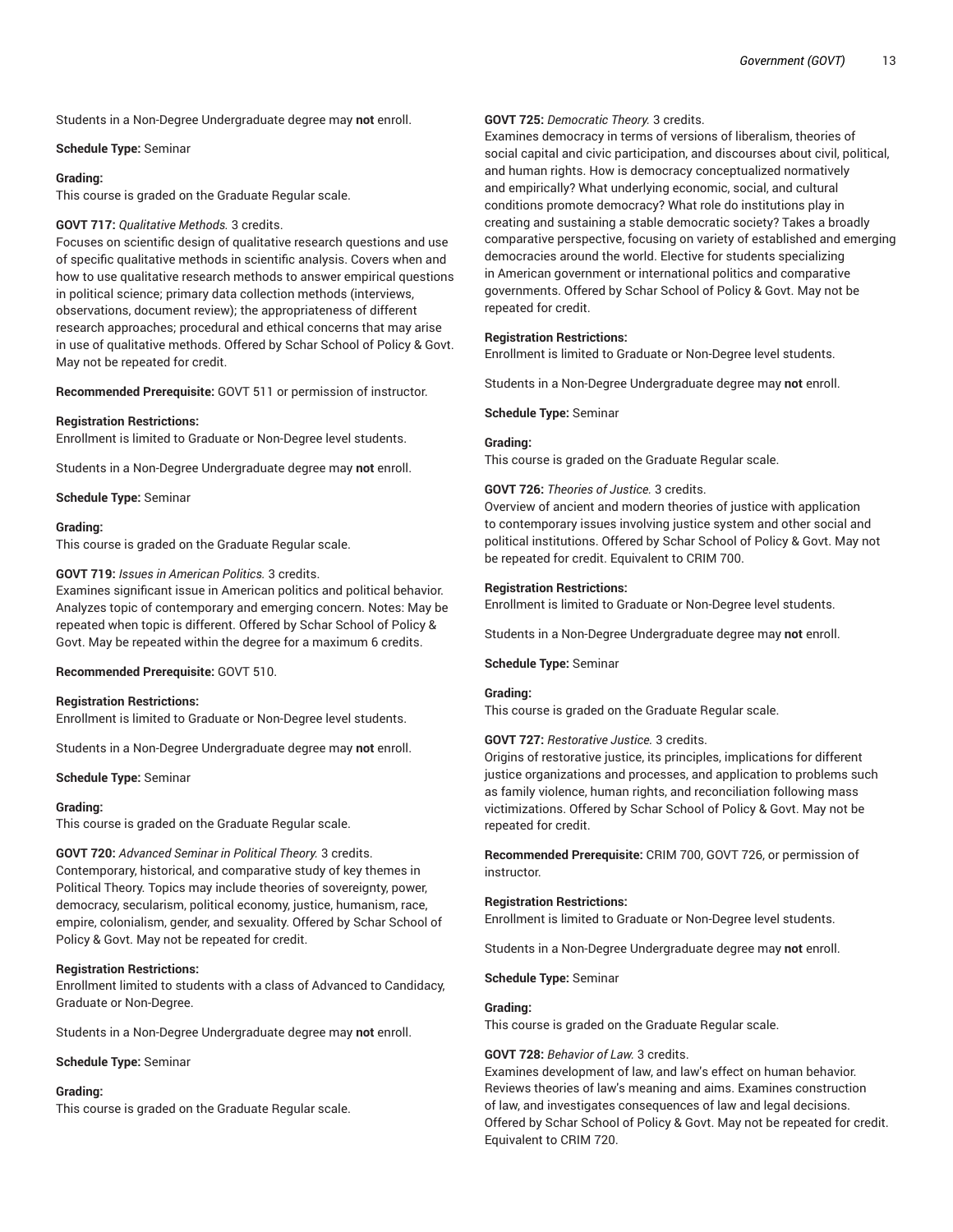#### **Registration Restrictions:**

Enrollment is limited to Graduate or Non-Degree level students.

Students in a Non-Degree Undergraduate degree may **not** enroll.

#### **Schedule Type:** Seminar

#### **Grading:**

This course is graded on the Graduate Regular scale.

**GOVT 731:** *Advanced Seminar in Comparative Politics.* 3 credits. Assumes basic proficiency in comparative analysis. Regionally based examination of key debates in the comparative politics field. Key theoretical and methodological debates are addressed through in depth examination of regional political processes. Regions include Latin America, Asia, Middle East, European Union, Africa, and Russia. Notes: May be repeated when topic is different with permission of department. Offered by Schar School of Policy & Govt. May be repeated within the term for a maximum 6 credits.

**Recommended Prerequisite:** GOVT 530.

#### **Registration Restrictions:**

Enrollment is limited to Graduate or Non-Degree level students.

Students in a Non-Degree Undergraduate degree may **not** enroll.

**Schedule Type:** Seminar

#### **Grading:**

This course is graded on the Graduate Regular scale.

#### **GOVT 732:** *Comparative Justice.* 3 credits.

Survey of justice systems and their environments in different lands and cultures. Identifies commonalities and differences among justice systems, evaluates them, and considers policy implications. Offered by Schar School of Policy & Govt. May not be repeated for credit.

**Recommended Prerequisite:** CRIM 700, GOVT 726, or permission of instructor.

#### **Registration Restrictions:**

Enrollment is limited to Graduate or Non-Degree level students.

Students in a Non-Degree Undergraduate degree may **not** enroll.

**Schedule Type:** Seminar

#### **Grading:**

This course is graded on the Graduate Regular scale.

## **GOVT 733:** *Islam and Politics.* 3 credits.

Provides an overview and understanding of the multifaceted nature of political Islam in the contemporary world. Covers brief history of Islam, formation of modern states in the post-colonial Muslim world, nature of contemporary Islamic radicalism and militancy and the future of Islamism. Offered by Schar School of Policy & Govt. May not be repeated for credit.

#### **Registration Restrictions:**

Enrollment is limited to Graduate or Non-Degree level students.

Students in a Non-Degree Undergraduate degree may **not** enroll.

**Schedule Type:** Seminar

**Grading:**

This course is graded on the Graduate Regular scale.

#### **GOVT 734:** *Democratization.* 3 credits.

Examines concepts and concrete cases of democratization and cases where democratization is absent or incomplete. Investigates methods for measuring democracy and authoritarianism; the role state and society play in political change; the effects religion, the military, ethnic division, and technology have on government reform; and the extent to which international actors can encourage democratization. Offered by Schar School of Policy & Govt. May not be repeated for credit.

#### **Registration Restrictions:**

Enrollment is limited to Graduate or Non-Degree level students.

Students in a Non-Degree Undergraduate degree may **not** enroll.

**Schedule Type:** Seminar

#### **Grading:**

This course is graded on the Graduate Regular scale.

**GOVT 735:** *Comparative Public Management.* 3 credits.

Examines the comparative decision environments for public managers and policy elites in the OECD countries generally, focusing on four models: 1) Franco-Japanese model, 2) German concentration model, 3) "Anglo-Saxon" (United States) model, 4) Chinese model. Notes: May apply to elective credit in the fields of comparative politics and public administration. Offered by Schar School of Policy & Govt. May not be repeated for credit.

#### **Registration Restrictions:**

Enrollment is limited to Graduate or Non-Degree level students.

Students in a Non-Degree Undergraduate degree may **not** enroll.

**Schedule Type:** Seminar

#### **Grading:**

This course is graded on the Graduate Regular scale.

**GOVT 739:** *Issues in Comparative and International Politics.* 3 credits. Explores issues of contemporary and emerging concern in comparative and international politics. Notes: May be repeated when topic is different. Offered by Schar School of Policy & Govt. May be repeated within the term for a maximum 6 credits.

**Recommended Prerequisite:** GOVT 540.

#### **Registration Restrictions:**

Enrollment is limited to Graduate or Non-Degree level students.

Students in a Non-Degree Undergraduate degree may **not** enroll.

**Schedule Type:** Lecture

#### **Grading:**

This course is graded on the Graduate Regular scale.

**GOVT 741:** *Advanced Seminar in International Politics.* 3 credits. Examines theoretical and methodological issues central to study of international relations by focusing on specific topic: American foreign policy, diplomacy, international law and organization, international relations theory, international ethics, human rights and humanitarian intervention, the environment, and others. Notes: May be repeated when topic is different with permission of department. Offered by Schar School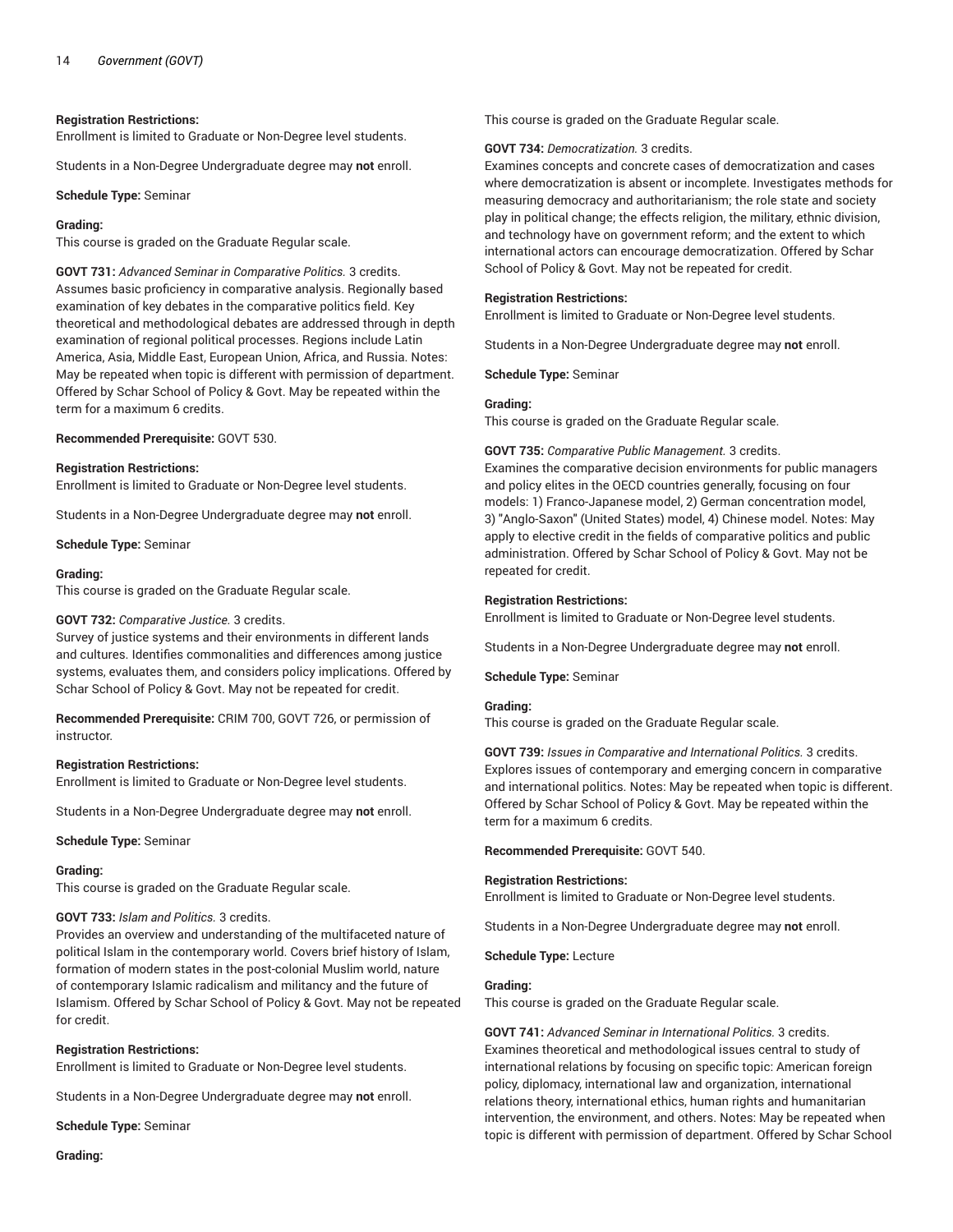of Policy & Govt. May be repeated within the term for a maximum 9 credits.

## **Recommended Prerequisite:** GOVT 540.

#### **Registration Restrictions:**

Enrollment is limited to Graduate or Non-Degree level students.

Students in a Non-Degree Undergraduate degree may **not** enroll.

#### **Schedule Type:** Lecture

#### **Grading:**

This course is graded on the Graduate Regular scale.

#### **GOVT 742:** *International Negotiation.* 3 credits.

Examines frameworks and perspectives that have guided scholarly work on negotiation. Students will analyze complex cases of negotiations in the areas of security, trade, and the environment, and practice negotiating key security and environmental issues on the agendas of nations and international organizations. Offered by Schar School of Policy & Govt. May not be repeated for credit.

#### **Registration Restrictions:**

Enrollment is limited to Graduate or Non-Degree level students.

Students in a Non-Degree Undergraduate degree may **not** enroll.

**Schedule Type:** Seminar

#### **Grading:**

This course is graded on the Graduate Regular scale.

## **GOVT 743:** *International Political Economy.* 3 credits.

Examines interplay of international politics and economics. Discusses theoretical perspectives and analytical tools in academic field of international political economy, and applies theories and tools to trade, investment, exchange rates, development, regionalization, and globalization. Explores how international economic and political forces increasingly shape domestic interests, and how domestic politics affect international political economy. Lecture, discussion. Offered by Schar School of Policy & Govt. May not be repeated for credit.

**Recommended Prerequisite:** GOVT 343 or equivalent.

## **Registration Restrictions:**

Enrollment is limited to Graduate or Non-Degree level students.

Students in a Non-Degree Undergraduate degree may **not** enroll.

**Schedule Type:** Lecture

## **Grading:**

This course is graded on the Graduate Regular scale.

## **GOVT 744:** *Foundations of Security Studies.* 3 credits.

Introduces students to a selection of the original sources of the most important ideas that form the basis of security studies as a subfield of political science. Offered by Schar School of Policy & Govt. May not be repeated for credit.

## **Registration Restrictions:**

Enrollment is limited to Graduate or Non-Degree level students.

Students in a Non-Degree Undergraduate degree may **not** enroll.

#### **Schedule Type:** Seminar

#### **Grading:**

This course is graded on the Graduate Regular scale.

#### **GOVT 745:** *International Security.* 3 credits.

Examines interplay of international politics and international security. Discusses theoretical perspectives and analytical tools in academic field of international security, and applies theories and tools to nuclear, biological, and chemical weapons, strategy and defense, and arms control. How domestic issues affect defense policies, terrorism, changing nature of international conflict, and human security will be examined. Offered by Schar School of Policy & Govt. May not be repeated for credit.

**Recommended Prerequisite:** GOVT 540.

#### **Registration Restrictions:**

Enrollment is limited to Graduate or Non-Degree level students.

Students in a Non-Degree Undergraduate degree may **not** enroll.

**Schedule Type:** Lecture

#### **Grading:**

This course is graded on the Graduate Regular scale.

**GOVT 746:** *Media and International Affairs.* 3 credits.

Examines government/media interaction and media coverage of war and foreign policy since Vietnam and considers a range of critical policy questions. Offered by Schar School of Policy & Govt. May not be repeated for credit.

## **Registration Restrictions:**

Enrollment is limited to Graduate or Non-Degree level students.

Students in a Non-Degree Undergraduate degree may **not** enroll.

**Schedule Type:** Seminar

## **Grading:**

This course is graded on the Graduate Regular scale.

## **GOVT 753:** *Third-Party Governance.* 3 credits.

Examines design and management of government programs that rely on other levels of government and the private sector for delivery, with focus on such governmental tools as contracts, grants, loans, regulation, and tax credits. Offered by Schar School of Policy & Govt. May not be repeated for credit.

#### **Registration Restrictions:**

Enrollment is limited to Graduate or Non-Degree level students.

Students in a Non-Degree Undergraduate degree may **not** enroll.

**Schedule Type:** Seminar

#### **Grading:**

This course is graded on the Graduate Regular scale.

#### **GOVT 755:** *Seminar in Politics and Bureaucracy.* 3 credits.

Explores research and theory on political causes and effects of actions of government bureaucratic agencies. Readings examine origins of agencies, influences on decisions and programs, sources of internal and external accountability, pathologies of bureaucracies, and contributions bureaucracies make on effective and just governance. Offered by Schar School of Policy & Govt. May not be repeated for credit.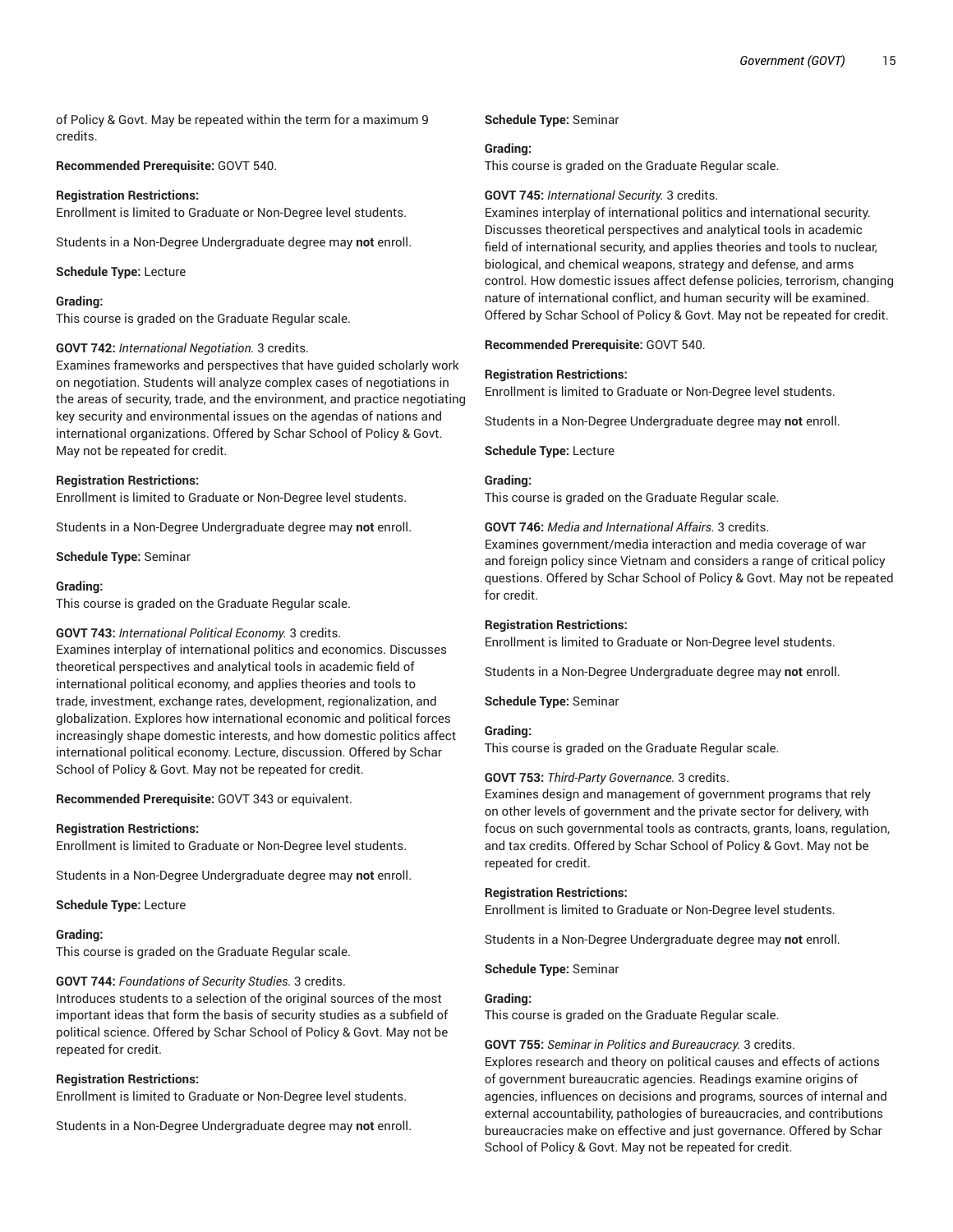**Recommended Prerequisite:** GOVT 510.

#### **Registration Restrictions:**

Enrollment is limited to Graduate or Non-Degree level students.

Students in a Non-Degree Undergraduate degree may **not** enroll.

**Schedule Type:** Seminar

#### **Grading:**

This course is graded on the Graduate Regular scale.

**GOVT 758:** *Homeland/Transportation Security Administration.* 3 credits. Examines the terrorist attacks of 9/11, vulnerabilities of the aviation security at that time, failure of elected officials and administrators to act more decisively to improve security before 9/11, and the policy and administrative responses to the 9/11 attacks, including the creation of the Transportation Security Administration and the Department of Homeland Security. Includes the development of radical Islam and the rise of Osama bin Laden and Al Qaeda. Offered by Schar School of Policy & Govt. May not be repeated for credit.

#### **Registration Restrictions:**

Enrollment is limited to Graduate or Non-Degree level students.

Students in a Non-Degree Undergraduate degree may **not** enroll.

**Schedule Type:** Seminar

#### **Grading:**

This course is graded on the Graduate Regular scale.

**GOVT 759:** *Issues in Public Administration and Management.* 1-3 credits. Current issues in administration and management of public organizations in contemporary American government. Includes practical applications of theories and analysis to managerial problems. Emphasizes competence in improving management in selected government settings. Notes: May be repeated when topic is different. Offered by Schar School of Policy & Govt. May be repeated within the degree for a maximum 6 credits.

#### **Registration Restrictions:**

Enrollment is limited to Graduate or Non-Degree level students.

Students in a Non-Degree Undergraduate degree may **not** enroll.

#### **Schedule Type:** Seminar

#### **Grading:**

This course is graded on the Graduate Regular scale.

#### **GOVT 794:** *Internship.* 1-6 credits.

Work-study program with specific employers. Notes: Contact internship coordinator one semester before enrollment. Credit determined by department. Offered by Schar School of Policy & Govt. May be repeated within the term for a maximum 6 credits.

**Recommended Prerequisite:** Admission to graduate program and 12 credits. Notes: Contact internship coordinator one semester before enrollment. Credit determined by department. May be repeated for a maximum of 6 credits.

#### **Registration Restrictions:**

Enrollment is limited to Graduate or Non-Degree level students.

Students in a Non-Degree Undergraduate degree may **not** enroll.

#### **Schedule Type:** Internship

#### **Grading:**

This course is graded on the Graduate Special scale.

## **GOVT 796:** *Directed Readings and Research.* 1-6 credits.

Reading and research on specific topic under direction of faculty member. Notes: Written paper required. Offered by Schar School of Policy & Govt. May be repeated within the term for a maximum 6 credits.

**Recommended Prerequisite:** 15 credits of GOVT courses at 500 level and above, and permission of instructor.

#### **Registration Restrictions:**

Enrollment is limited to Graduate or Non-Degree level students.

Students in a Non-Degree Undergraduate degree may **not** enroll.

**Schedule Type:** Independent Study

#### **Grading:**

This course is graded on the Graduate Regular scale.

#### **GOVT 798:** *Political Science Research Project.* 3 credits.

Research project related to student's concentration under supervision of a faculty advisor. Student produces substantial and original contribution to political science knowledge on model of article in scholarly journal. Offered by Schar School of Policy & Govt. May not be repeated for credit.

#### **Recommended Prerequisite:** 24 credits.

#### **Registration Restrictions:**

Enrollment is limited to Graduate level students.

Students in a Non-Degree Undergraduate degree may **not** enroll.

#### **Schedule Type:** Thesis

#### **Grading:**

This course is graded on the Graduate Special scale.

**GOVT 799:** *Political Science Thesis.* 1-6 credits.

Substantial and original research paper with guidance of faculty advisor. Thesis proposal must be approved in advance by advisor and two faculty members who comprise thesis committee. Completed research must be approved by committee and defended publicly in oral presentation. Offered by Schar School of Policy & Govt. May be repeated within the degree.

**Recommended Prerequisite:** 24 credits and approval of thesis proposal.

#### **Registration Restrictions:**

Enrollment is limited to Graduate or Non-Degree level students.

Students in a Non-Degree Undergraduate degree may **not** enroll.

**Schedule Type:** Thesis

#### **Grading:**

This course is graded on the Satisfactory/No Credit scale.

## **800 Level Courses**

#### **GOVT 800:** *PhD Research Seminar.* 3 credits.

Provides an opportunity for PhD students in political science to present and refine independent research, and to further improve understanding of social scientific method as they prepare for conference presentations,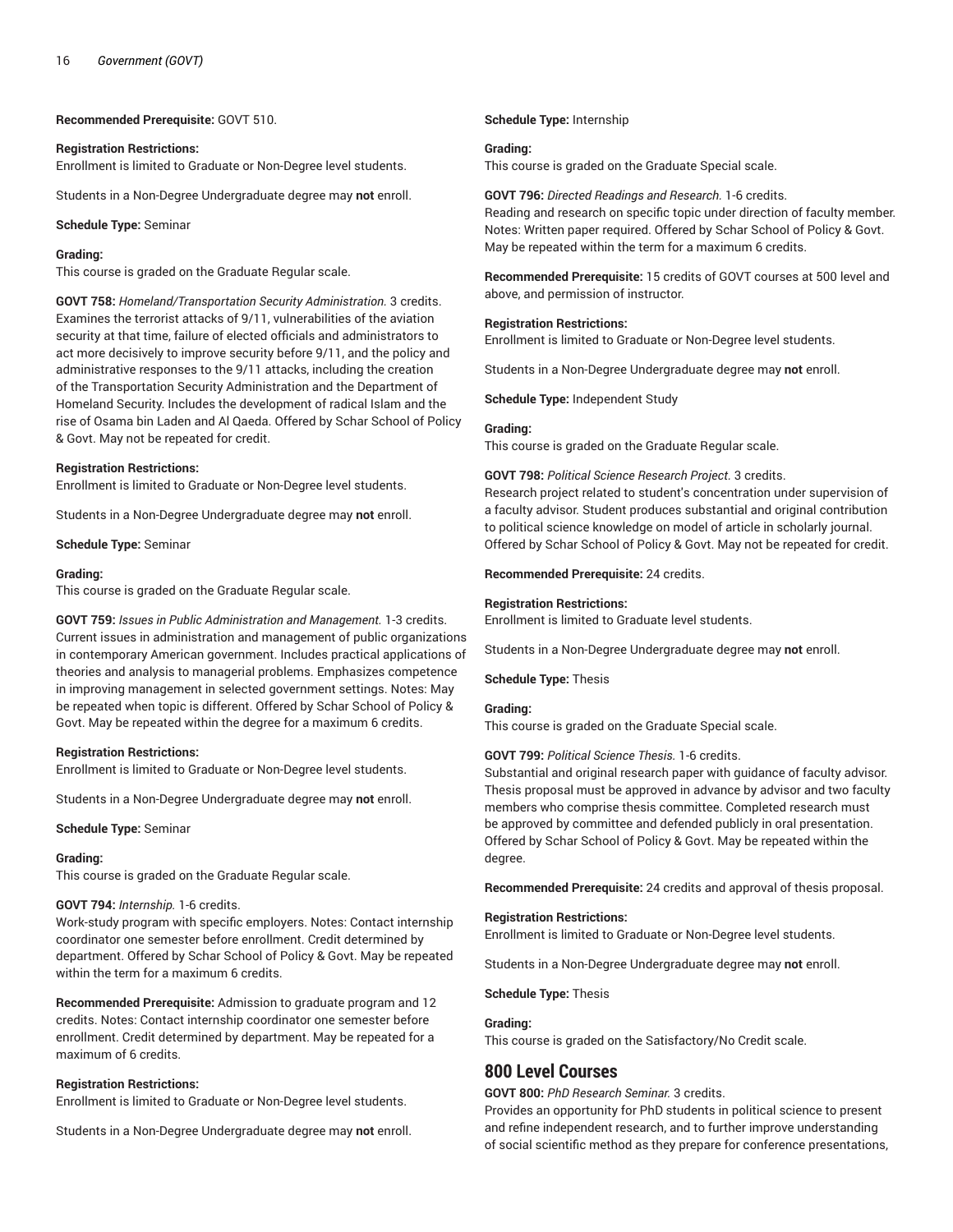qualifying exams, and subsequent dissertations. Offered by Schar School of Policy & Govt. May not be repeated for credit.

## **Registration Restrictions:**

Enrollment limited to students in the LA-PHD-POS program.

Enrollment is limited to Graduate level students.

#### **Schedule Type:** Seminar

## **Grading:**

This course is graded on the Graduate Regular scale.

## **GOVT 810:** *American Political Development.* 3 credits.

Advanced graduate-level seminar on historical roots of American politics. Examines political culture and historical development of U.S. institutions, and how laws and programs have been affected by historical and cultural development. Offered by Schar School of Policy & Govt. May not be repeated for credit.

**Recommended Prerequisite:** GOVT 510.

#### **Registration Restrictions:**

Enrollment is limited to Graduate level students.

**Schedule Type:** Seminar

## **Grading:**

This course is graded on the Graduate Regular scale.

**GOVT 811:** *Advanced Seminar in American Institutions.* 3 credits. Advanced graduate-level seminar on specific topics of contemporary research and theory in American governmental institutions. Topics vary to include presidential politics, Congress, and politics of the judiciary. Readings include classic and contemporary literature. Seminar format with discussion, student presentations. Notes: May be repeated when topic is different. Offered by Schar School of Policy & Govt. May be repeated within the term for a maximum 9 credits.

## **Recommended Prerequisite:** GOVT 510.

#### **Registration Restrictions:**

Enrollment is limited to Graduate level students.

**Schedule Type:** Lecture

#### **Grading:**

This course is graded on the Graduate Regular scale.

#### **GOVT 815:** *Advanced Seminar in Political Behavior.* 3 credits.

Advanced graduate-level seminar on specific topics of contemporary research and theory in American political behavior. Topic varies to include political parties, electoral politics, public opinion and voting behavior, interest groups, and lobbying. Readings include classic and contemporary literature. Seminar format with discussion, student presentations. Notes: May be repeated when topic is different. Offered by Schar School of Policy & Govt. May be repeated within the term for a maximum 9 credits.

## **Recommended Prerequisite:** GOVT 510.

## **Registration Restrictions:**

Enrollment is limited to Graduate level students.

**Schedule Type:** Lecture

**Grading:**

This course is graded on the Graduate Regular scale.

#### **GOVT 820:** *Advanced Topics in Political Thought.* 3 credits.

Advanced graduate-level seminar on topics of contemporary research and theory in political thought. Topics vary to include political ideologies, feminist theory, and political theory. Seminar format with discussion, student presentations. Notes: May be repeated when topic is different. Offered by Schar School of Policy & Govt. May be repeated within the term for a maximum 9 credits.

**Recommended Prerequisite:** GOVT 520.

#### **Registration Restrictions:**

Enrollment is limited to Graduate level students.

**Schedule Type:** Seminar

#### **Grading:**

This course is graded on the Graduate Regular scale.

**GOVT 831:** *Research Seminar in Regional Political Culture and Development.* 3 credits.

Advanced graduate-level seminar on theories of political culture and economic development applied to Middle East, Latin America, Asia, and Africa. Debates economic growth and development from broad and rigorous analytical base. Offered by Schar School of Policy & Govt. May not be repeated for credit.

**Recommended Prerequisite:** GOVT 540.

#### **Registration Restrictions:**

Enrollment is limited to Graduate level students.

#### **Schedule Type:** Seminar

#### **Grading:**

This course is graded on the Graduate Regular scale.

**GOVT 841:** *Ethics and Human Rights in International Affairs.* 3 credits. Seminar on ethical behavior in an international system in which consensus about ethical matters is absent. Overarching themes are distributive justice, human rights, and use of force. Students develop, apply, and justify their own perspective on an ethical problem using ethical theory and social science research. Offered by Schar School of Policy & Govt. May not be repeated for credit.

**Recommended Prerequisite:** GOVT 540.

#### **Registration Restrictions:**

Enrollment is limited to Graduate level students.

**Schedule Type:** Seminar

#### **Grading:**

This course is graded on the Graduate Regular scale.

## **GOVT 843:** *Diplomacy.* 3 credits.

Advanced graduate seminar on theory and practice of diplomacy; alliance construction and destruction; coercive and cooperative diplomacy; diplomacy of certain great powers such as America, Russia, China, France, and Japan, and small and revolutionary powers. Also examines diplomacy and the media, and day-to-day diplomacy. Offered by Schar School of Policy & Govt. May not be repeated for credit.

#### **Recommended Prerequisite:** GOVT 540.

**Registration Restrictions:**